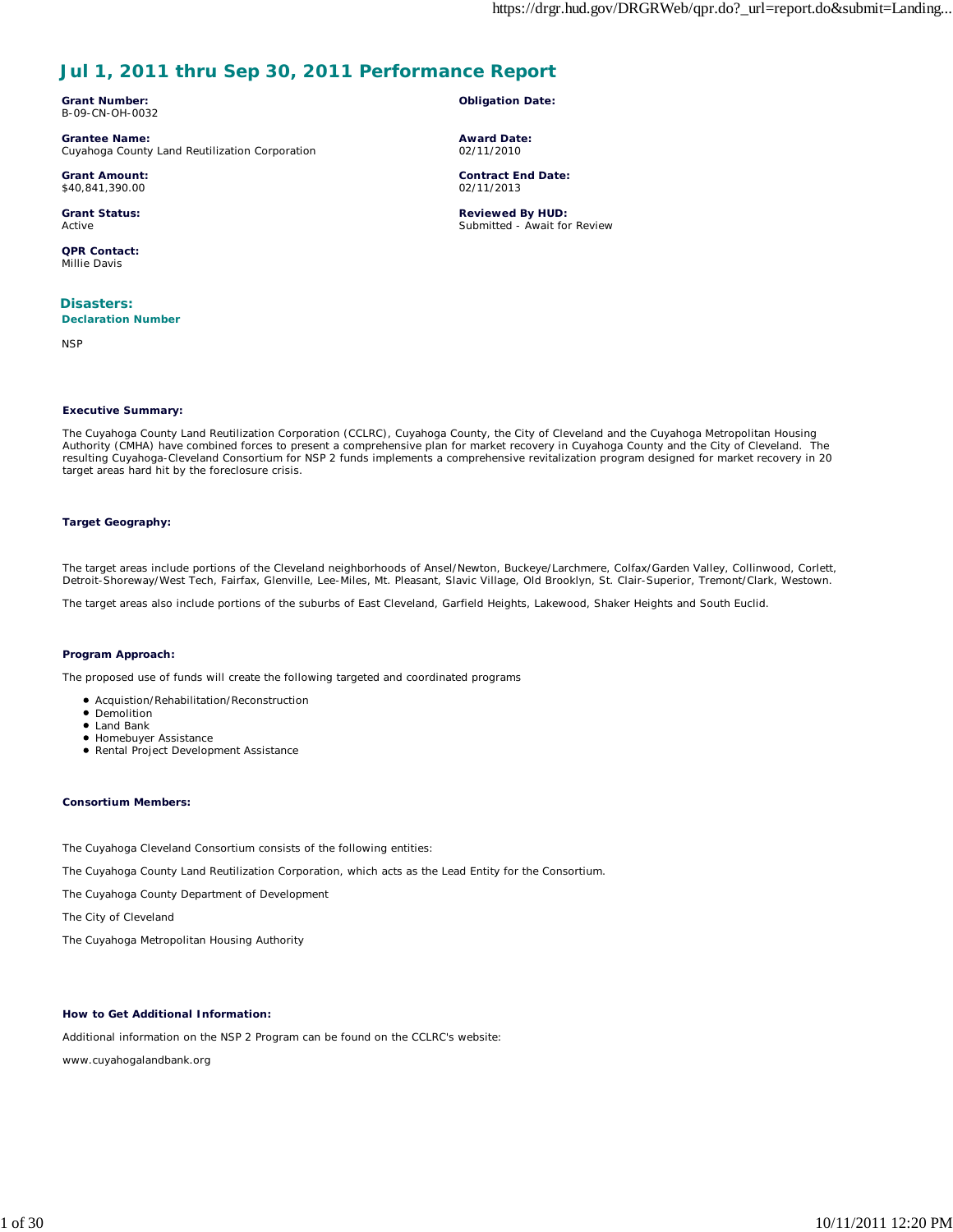| <b>Overall</b>                                 | <b>This Report Period</b> | <b>To Date</b> |
|------------------------------------------------|---------------------------|----------------|
| <b>Total Projected Budget from All Sources</b> | N/A                       | 40.841.390     |
| <b>Total CDBG Program Funds Budgeted</b>       | N/A                       | 40.841.390     |
| Program Funds Drawdown                         | 2,437,598.84              | 4.048.469.97   |
| Program Funds Obligated                        | 7.526.107.43              | 9.170.430.49   |
| Program Funds Expended                         | 2.595.291.18              | 4.144.553.59   |
| <b>Match Contributed</b>                       |                           | $\Omega$       |
| Program Income Received                        | 188.575.12                | 188.575.12     |
| Program Income Drawdown                        | 188.575.12                | 188.575.12     |

# **Progress Toward Required Numeric Targets**

| <b>Progress Toward Required Numeric Targets</b> |                 |                |
|-------------------------------------------------|-----------------|----------------|
| <b>Requirement</b>                              | <b>Required</b> | <b>To Date</b> |
| Overall Benefit Percentage (Projected):         |                 | 0%             |
| Overall Benefit Percentage (Actual):            |                 | 0%             |
| Minimum Non-Federal Match                       |                 | <sup>o</sup>   |
| <b>Limit on Public Services</b>                 |                 |                |
| Limit on Admin/Planning                         | 4.084.139       | 676.144.34     |
| Limit on State Admin                            |                 |                |
|                                                 |                 |                |

# **Progress Toward Activity Type Targets**

| <b>Target</b> | Actual    |
|---------------|-----------|
| 4.084.139     | 3.684.143 |
|               |           |
|               |           |
|               |           |

| <b>National Objective</b>     | Target       | Actual     |
|-------------------------------|--------------|------------|
| NSP Only - LH - 25% Set-Aside | 10.210.347.5 | 10,210,348 |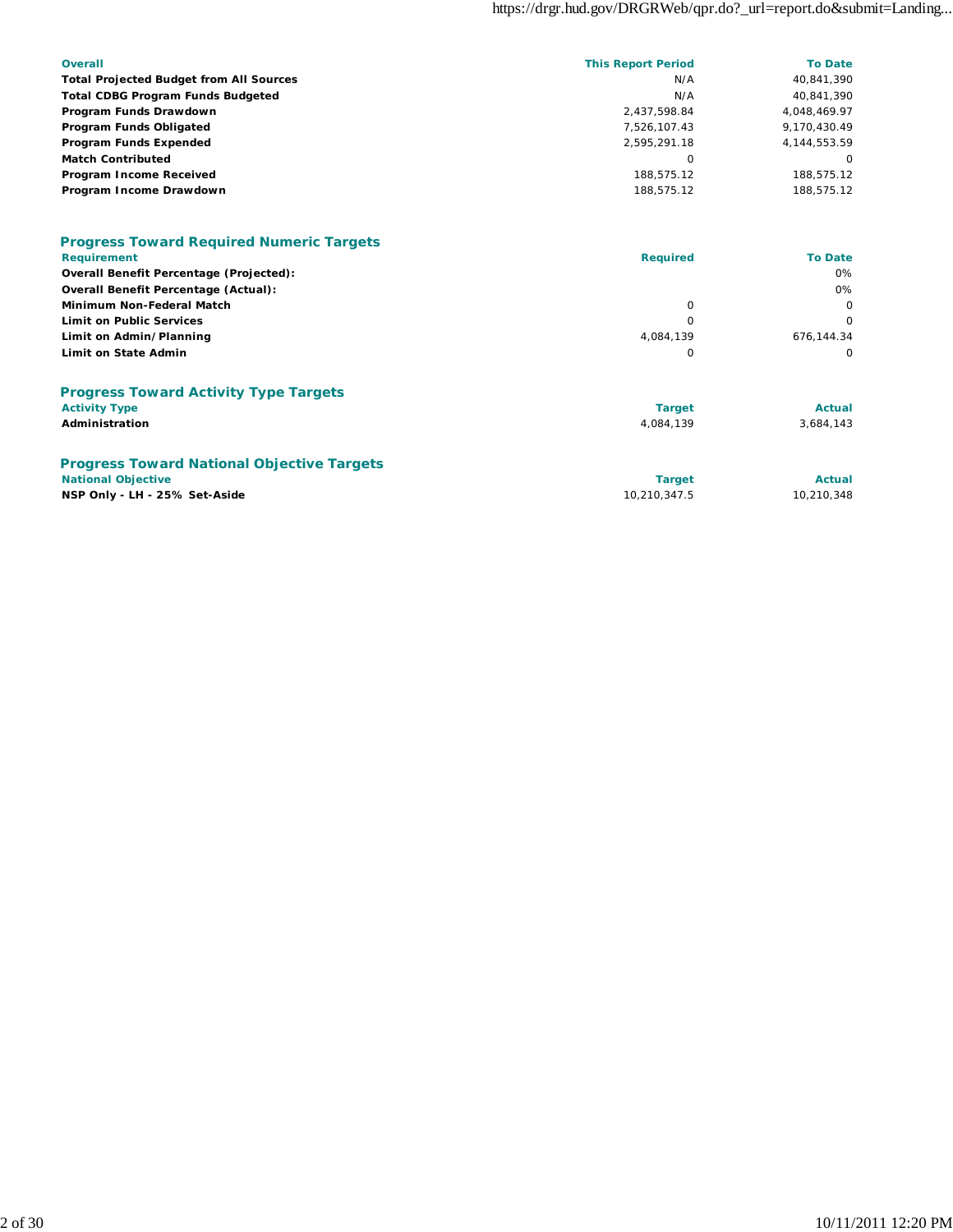#### **Overall Progress Narrative: General Consortium Administration:**

Regular bi-weekly meetings were held with staff from each of the consortium entities: Cuyahoga County Land Reutilization Corp. (CCLRC), City of Cleveland Department of Community Development, the Cuyahoga County Department of Development (Cuyahoga DOD), and the Cuyahoga Metropolitan Housing Authority (CMHA). The meetings served to discuss requirements for NSP2 as it relates to program administration, compliance and to finalize details for the various programmatic activities and production timelines.

In addition to the regular bi-weekly meetings, the NSP 2 Consortium Steering Committee has met twice this quarter to ensure that all organizations are informed of the current progress and issues faced in meeting the February 2012 expenditure deadline.

In September, 2011 the CCLRC submitted proposed changes to its Action Plan which were approved by HUD. Some of the changes included the breakout/addition of some large multifamily projects including: the CHN Scattered Site Lease Purchase Program (Rehabilitation, LMMI), St. Lukes Project (Rehabilitation, LMMI), Fairfax Intergenerational Project (New Construction, LMMI), Circle East Townhomes Project (New Construction, LMMI), CMHA Euclid-Belmore Project (New Construction, 25% set-aside), CMHA Lee Road Project (New Construction, 25% set-aside), CHN Lease Purchase Program (Rehabilitation, 25% set-aside), and the Sylvia Project (Rehabilitation, 25% set-aside). In addition, some minor changes were made to a few of the budget lines within the existing programs. These changes were necessary to ensure more effective administration of the overall NSP 2 Consortium Grant and reflected the most recent funding decisions of the new projects.

#### **Cuyahoga County Land Reutilization Corp. (CCLRC):**

This quarter the CCLRC continues to work on a mass demolition and deconstruction program with the City of East Cleveland in the NSP 2 target areas. Roughly 30 single-family/multi-family and 30 multi-family apartment buildings are somewhere in the pipeline of demolition. CCLRC has bid all aspects of the asbestos survey, asbestos abatement and the demolitions. The five apartment buildings scheduled for deconstruction have begun and should be completed before the end of the year. Eight jobs were created as part of the deconstruction, of which 5 were Section 3.

In addition to this large-scale East Cleveland demolition and deconstruction project, CCLRC continues to demolish individual buildings in both the suburban and City target areas. Some properties are owned by the CCLRC and some as demolished as nuisance abatements to stabilize the neighborhood by eliminating blight.

CCLRC continues to acquire both high-value and low-value foreclosed properties as part of its Landbanking line item. Funds were used to pay for the acquisition, disposition and holding costs associated with these properties. Some properties will either be demolished as part of a strategic neighborhood approach to stabilization or rehabilitated. Some properties may be held in the land bank until an eligible end-use is determined.

#### **City of Cleveland:**

This quarter the City of Clevelnad finalized 45 single-family NSP2 rehabilitation project contracts that have begun construction. The City continues to demolish and deconstruct blighted structures withing the 15 target areas to eliminate blight and stabilize neighborhoods.

The City received 40 applications for side yard expansions, of which 8 were approved during the current quarter. In addition, 14 strategic land bank vacant lot maintenance projects were approved. This quarter the Cleveland Housing Network signed two contracts obligating \$3,250,000 for the Scattered Site Lease Purchase Program and another \$1,500,000 contract for the 25% Set-Aside Lease Purchase Program for a total of \$4,750,000 in obligations. Rehabilitation is expected to begin this fall.

#### **Cuyahoga County Department of Development (Cuyahoga DOD):**

This quarter the Cuyahoga DOD approved twelve (12) loans to finance single family redevelopment projects. To-date seven of the twelve loans have been obligated and some construction charges have been reimbursed.

Cuyahoga DOD held a training seminar on green building and energy efficient standards for NSP contractors, which was achieved through a partnership with a local non-profit and facilitated with HUD technical assistance.

This quarter the County DOD has worked closely with the County Landbank, City of East Cleveland and private and public development partners to advance a proposed 20 unit townhouse project from an initial concept to a well designed, strategically important, catalytic development linked to a thoughtful redevelopment plan for surrounding properties. The Cuyahoga County Council approved a \$1.9 million loan to support the 20 unit townhouse development project in the City of East Cleveland called the Circle East Townhomes Project. An additional \$1 million dollars was also provided by the CCLRC and additionally leveraged \$150,000 of NSP 3 funds from the City of East Cleveland, along with a construction loan and owner's equity.

Cuyahoga DOD also coordinated with the local municipality and Greater Cleveland Habitat for Humanity on the potential construction of a single family home on a vacant, in-fill lot in the City of Lakewood

#### **Cuyahoga Metropolitan Housing Authority (CMHA):**

Both the Euclid-Belmore and Lee Road projects are progressing. Both projects have 100% of their design work complete. Construction contracts have been awarded and are in the process of closing on the construction financing. A preliminary construction schedule has been developed and construction is anticipated start in October 2011.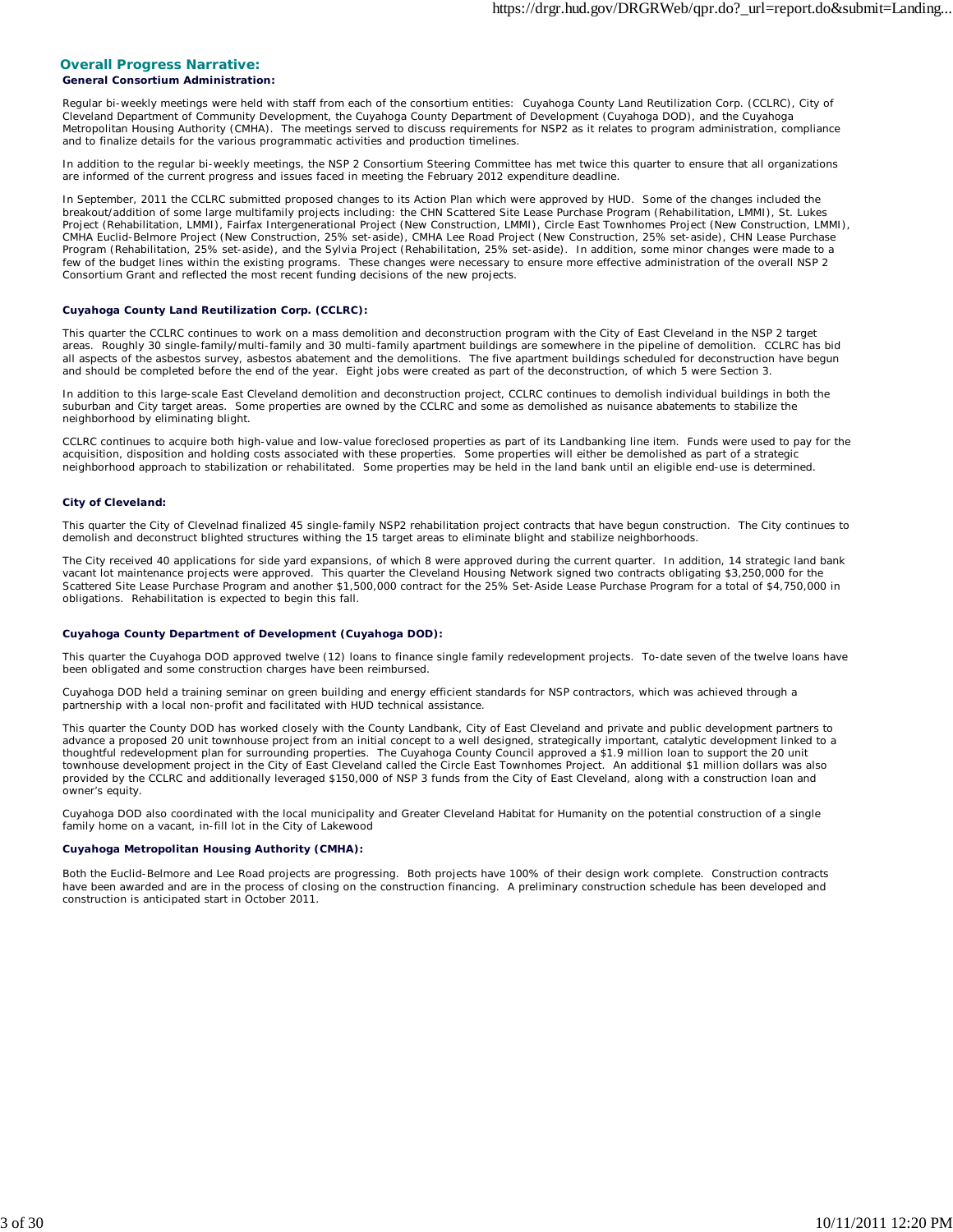# **Project Summary**

| Project#, Project Title                                | <b>This Report Period</b>     | <b>To Date</b>                                       |              |
|--------------------------------------------------------|-------------------------------|------------------------------------------------------|--------------|
|                                                        | <b>Program Funds Drawdown</b> | <b>Project Funds Budgeted Program Funds Drawdown</b> |              |
| 1, Redevelopment of Vacant or Demolished<br>Properties | 796.639.58                    | 20.247.709                                           | 1.275.585.54 |
| 2, Demolition                                          | 488.816.65                    | 6.196.250                                            | 1.184.045.65 |
| 3, Land Bank                                           | 231,072.9                     | 502.940                                              | 313.994.44   |
| 4, Homebuyer Assistance                                |                               |                                                      | $\Omega$     |
| 5, Rental Housing Development                          | 495.758.55                    | 10.210.348                                           | 598.700      |
| 6. Administration                                      | 425.311.16                    | 3.684.143                                            | 676.144.34   |
| 9999, Restricted Balance                               | 0                             |                                                      | $\Omega$     |

#### **Project/Activity Index:**

| Project #      | <b>Project Title</b>                             | <b>Grantee Activity #</b> | <b>Activity Title</b>                                  |
|----------------|--------------------------------------------------|---------------------------|--------------------------------------------------------|
|                | Redevelopment of Vacant or Demolished Properties | 1a                        | Investor Loans for Housing Rehab/Reconstruction        |
|                |                                                  | 1 <sub>b</sub>            | <b>Investor Loans for Housing Rehab/Reconstruction</b> |
|                |                                                  | 1c                        | <b>City Reimagining</b>                                |
|                |                                                  | 1e                        | <b>CHN Scattered Site Lease Purchase</b>               |
|                |                                                  | 1f                        | St. Lukes Project                                      |
|                |                                                  | 1 <sub>g</sub>            | <b>Fairfax Intergenerational Project</b>               |
|                |                                                  | 1 <sub>h</sub>            | <b>Circle East Townhomes</b>                           |
| $\overline{2}$ | Demolition                                       | 2a                        | <b>City Demolition</b>                                 |
|                |                                                  | 2 <sub>b</sub>            | <b>CCLRC Demolition-County</b>                         |
|                |                                                  | 2c                        | <b>CCLRC Demolition- City</b>                          |
| 3              | Land Bank                                        | 3a                        | <b>CCLRC Acquisition/Mothballing</b>                   |
| 9999           | <b>Restricted Balance</b>                        |                           | No activities in this project                          |
| 4              | Homebuyer Assistance                             |                           | No activities in this project                          |
| 6              | Administration                                   | 6a                        | <b>City Administration</b>                             |
|                |                                                  | 6 <sub>b</sub>            | <b>County Administration</b>                           |
|                |                                                  | 6 <sub>c</sub>            | <b>CCLRC Administration</b>                            |
|                |                                                  | 6d                        | <b>CMHA Administration</b>                             |
| 5              | Rental Housing Development                       | 5a                        | <b>CMHA Belmore- Euclid Project</b>                    |
|                |                                                  | 5b                        | <b>CMHA Lee Road Project</b>                           |
|                |                                                  | 5c                        | <b>Sylvia Project</b>                                  |
|                |                                                  | 5d                        | <b>CHN Lease Purchase</b>                              |

# **Activities**

**Grantee Activity Number:** 1a

**Activity Category:** Rehabilitation/reconstruction of residential structures

**Project Number:** 1

**Projected Start Date:** 04/01/2010

**National Objective:** NSP Only - LMMI

**Responsible Organization:** City of Cleveland

**Benefit Type:** Direct Benefit (Households)

**Activity Title:** Investor Loans for Housing Rehab/Reconstruction

**Activity Status:** Under Way

**Project Title:** Redevelopment of Vacant or Demolished Properties

**Projected End Date:** 04/01/2013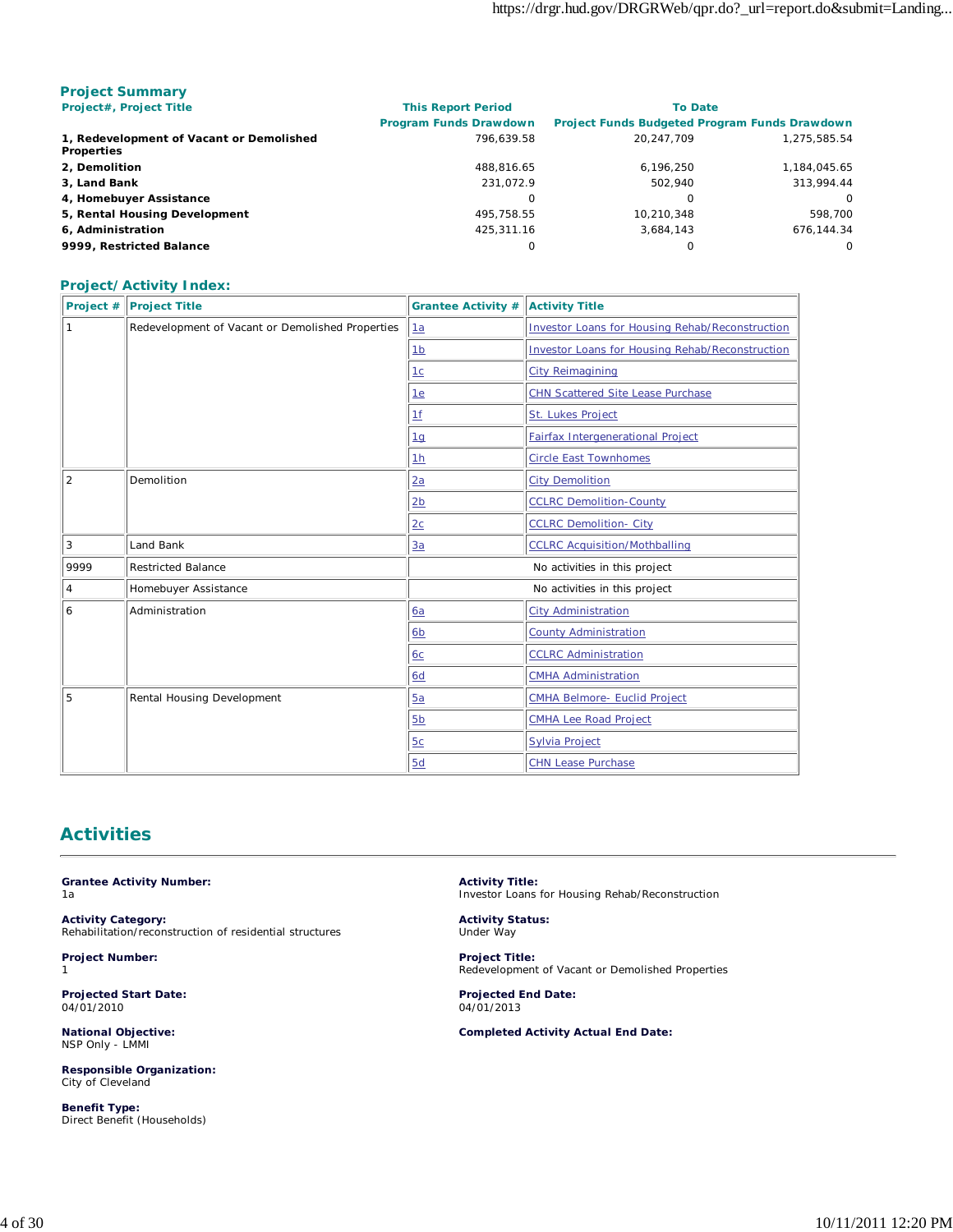|                                                | Jul 1 thru Sep 30, 2011 | <b>To Date</b> |
|------------------------------------------------|-------------------------|----------------|
| <b>Total Projected Budget from All Sources</b> | N/A                     | 5,354,343      |
| <b>Total CDBG Program Funds Budgeted</b>       | N/A                     | 5,354,343      |
| Program Funds Drawdown                         | 702.689.28              | 1,138,508.21   |
| Program Funds Obligated                        | 758,657.46              | 1.194.476.39   |
| Program Funds Expended                         | 702,689.28              | 1,138,508.21   |
| City of Cleveland                              | 702,689.28              | 1,138,508.21   |
| <b>Match Contributed</b>                       | $\Omega$                | $\Omega$       |
| Program Income Received                        | 160.958.12              | 160.958.12     |
| Program Income Drawdown                        | 188.575.12              | 188.575.12     |

|                 | <b>This Report Period</b> |              | <b>Cumulative Actual Total / Expected</b> |      |
|-----------------|---------------------------|--------------|-------------------------------------------|------|
|                 | <b>Total</b>              |              | <b>Total</b>                              |      |
| # of Properties |                           | <sup>o</sup> |                                           | 4/36 |
|                 |                           |              |                                           |      |

|                         | <b>This Report Period</b> | Cumulative Actual Total / Expected |
|-------------------------|---------------------------|------------------------------------|
|                         | Total                     | Total                              |
| # of Housing Units      |                           | 0/36                               |
| # of Singlefamily Units |                           | 0/36                               |

#### **Beneficiaries Performance Measures**

|                    | <b>This Report Period</b> |     | <b>Cumulative Actual Total / Expected</b> |     |     |                       |         |
|--------------------|---------------------------|-----|-------------------------------------------|-----|-----|-----------------------|---------|
|                    | Low                       | Mod | Total                                     | Low | Mod | <b>Total Low/Mod%</b> |         |
| # of Households    |                           |     |                                           | 0/0 | 0/0 | 0/36                  | $\circ$ |
| # Owner Households |                           |     |                                           | 0/0 | 0/0 | 0/36                  |         |

#### **Activity Description:**

The City will provide construction financing or gap subsidy to qualified developers who will rehabilitate a home to the required physical standards or build a new home. The property will be available for occupancy by a NSP qualified family. Upon sale or lease and submission of final project cost information, the City will forgive a portion of the loan that is equal to the difference between the cost of the project and the appraised value of the property. The City will also provide homebuyer assistance in the form of a forgiveable second mortgage.

#### **Location Description:**

Acquisition and rehabilitation/reconstruction of properties will occur in the 15 neighborhoods targeted within the City of Cleveland.

#### **Activity Progress Narrative:**

This quarter the City of Cleveland received program income totaling \$160,958.12. This money was received for the repayment of four houses including: 10703 Wade Park, 2264 E. 89th St., 1455 E. 108th St., and 10629 Ashbury.

This quarter the City of Cleveland drew down and expended \$702,689.28 in program funds for the rehabilitation and program administration of nine single family homes within the 15 target areas. In addition, the \$188,575.12 of program income was expended for a total of \$891,273.40 of total rehabilitation costs paid.

Construction has either begun or is in some stage of completion for the following addresses: 10629 Ashbury, 1455 E. 108th, 9809 North Blvd, 16104 Throckley, 3802 W. 135th, 17215 Invermere, 2250 W. 7th St., 6403 W. Clinton, and 1439 E. 108th

| <b>Activity Location:</b><br><b>Address</b>                            | City          | <b>State</b>  | Zip |
|------------------------------------------------------------------------|---------------|---------------|-----|
| No Activity Locations Found                                            |               |               |     |
| <b>Other Funding Sources Budgeted - Detail</b><br><b>Match Sources</b> |               | <b>Amount</b> |     |
| No Other Match Funding Sources Found                                   |               |               |     |
| <b>Other Funding Sources</b><br>No Other Funding Sources Found         | <b>Amount</b> |               |     |
|                                                                        |               |               |     |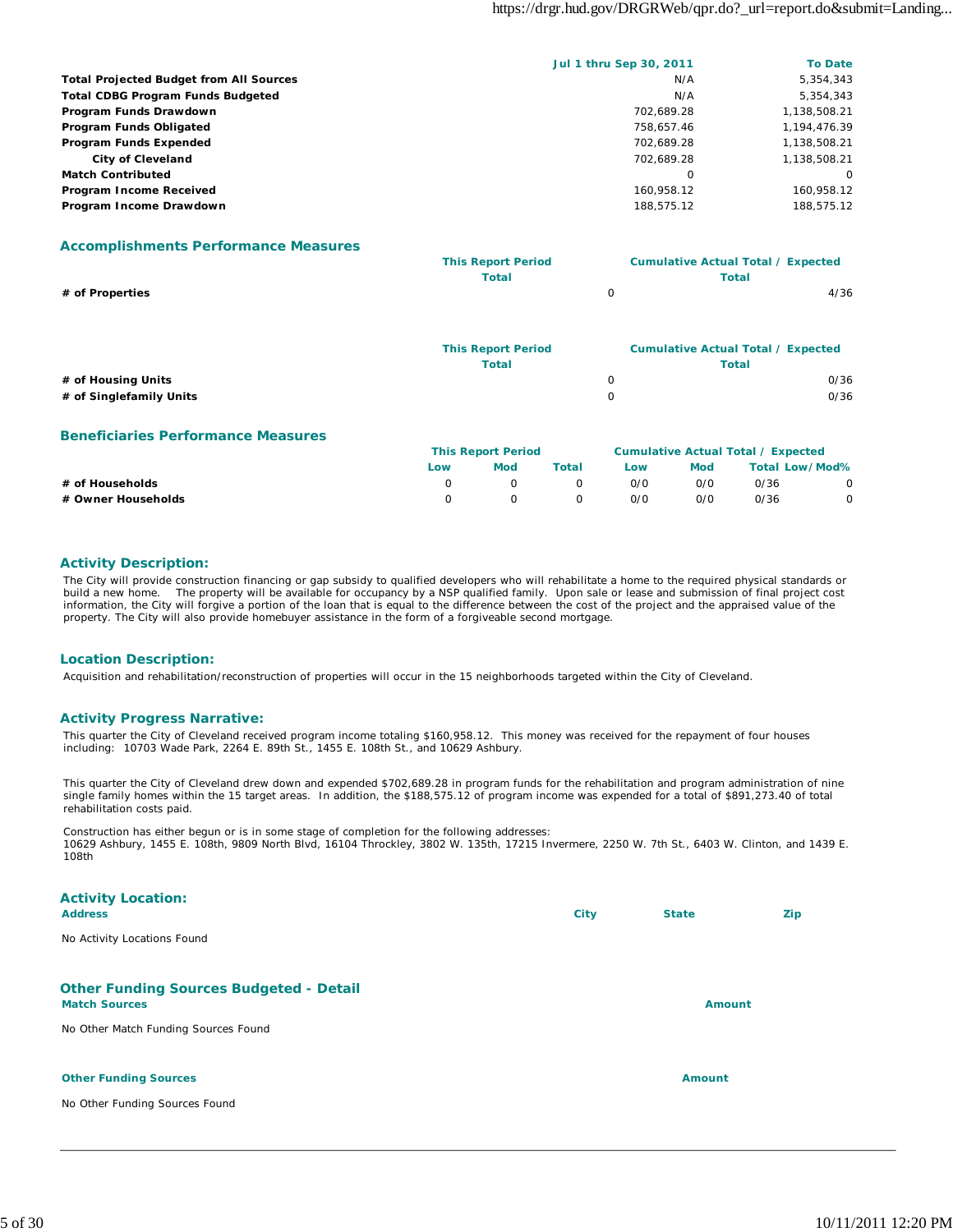https://drgr.hud.gov/DRGRWeb/qpr.do?\_url=report.do&submit=Landing...

| <b>Grantee Activity Number:</b>                         | <b>Activity Title:</b>                                                    |
|---------------------------------------------------------|---------------------------------------------------------------------------|
| 1b                                                      | Investor Loans for Housing Rehab/Reconstruction                           |
| <b>Activity Category:</b>                               | <b>Activity Status:</b>                                                   |
| Rehabilitation/reconstruction of residential structures | Under Wav                                                                 |
| <b>Project Number:</b>                                  | <b>Project Title:</b><br>Redevelopment of Vacant or Demolished Properties |
| <b>Projected Start Date:</b>                            | <b>Projected End Date:</b>                                                |
| 04/01/2010                                              | 04/01/2013                                                                |
| <b>National Objective:</b><br>NSP Only - LMMI           | <b>Completed Activity Actual End Date:</b>                                |

**Jul 1 thru Sep 30, 2011 To Date Total Projected Budget from All Sources** N/A 2,654,547 **Total CDBG Program Funds Budgeted CDBG Program Funds Budgeted CDBG Program Funds Budgeted** N/A 2,654,547 **Program Funds Drawdown** 81,860.78 81,860.78 **Program Funds Obligated** 81,860.78 81,860.78 **Program Funds Expended** 81,860.78 81,860.78 81,860.78  **Cuyahoga County Department of Development** 81,860.78 81,860.78 **Match Contributed** 0 0 **Program Income Received** 0 0 **Program Income Drawdown** 0 0

#### **Accomplishments Performance Measures**

|                 | <b>This Report Period</b> | <b>Cumulative Actual Total / Expected</b> |      |
|-----------------|---------------------------|-------------------------------------------|------|
|                 | <b>Total</b>              | Total                                     |      |
| # of Properties |                           |                                           | 0/37 |

|                         | <b>This Report Period</b> | <b>Cumulative Actual Total / Expected</b> |      |  |
|-------------------------|---------------------------|-------------------------------------------|------|--|
|                         | Total                     | Total                                     |      |  |
| # of Housing Units      |                           |                                           | 0/37 |  |
| # of Singlefamily Units |                           |                                           | 0/37 |  |

#### **Beneficiaries Performance Measures**

|                    | <b>This Report Period</b> |     |       | <b>Cumulative Actual Total / Expected</b> |     |                       |  |
|--------------------|---------------------------|-----|-------|-------------------------------------------|-----|-----------------------|--|
|                    | Low                       | Mod | Total | Low                                       | Mod | <b>Total Low/Mod%</b> |  |
| # of Households    |                           |     |       | 0/0                                       | 0/0 | 0/37                  |  |
| # Owner Households |                           |     |       | 0/0                                       | 0/0 | 0/37                  |  |

#### **Activity Description:**

**Responsible Organization:**

Direct Benefit (Households)

**Benefit Type:**

Cuyahoga County Department of Development

The County Department of Development will provide construction financing or gap subsidy to qualified developers who will restore a home to the required physical standards or new construction. The property will be available for occupancy by a NSP qualified family. Upon sale or lease and submission of final project cost information, the County will forgive a portion of the loan that is equal to the difference between the cost of the project and the appraised value of the property. The County will also provide homebuyer assistance in the form of a forgiveable second mortgage.

#### **Location Description:**

Properties will be acquired and renovated or reconstructed in neighborhoods targeted by the cities of East Cleveland, Garfield Heights, Lakewood, South Euclid, and Shaker Heights.

#### **Activity Progress Narrative:**

This quarter the Cuyahoga County Dept. of Development has drawn program funds totalling \$81,860.78. Funds were used to begin the acquisition and rehabilitation of 3584 Pennington and 3646 Pennington Rd, Shaker Heights, 13706 Thornhurst Ave, Garfield Hts, and 3770 E. Antisdale, South Euclid.

# **Activity Location:**

**Address City State Zip**

No Activity Locations Found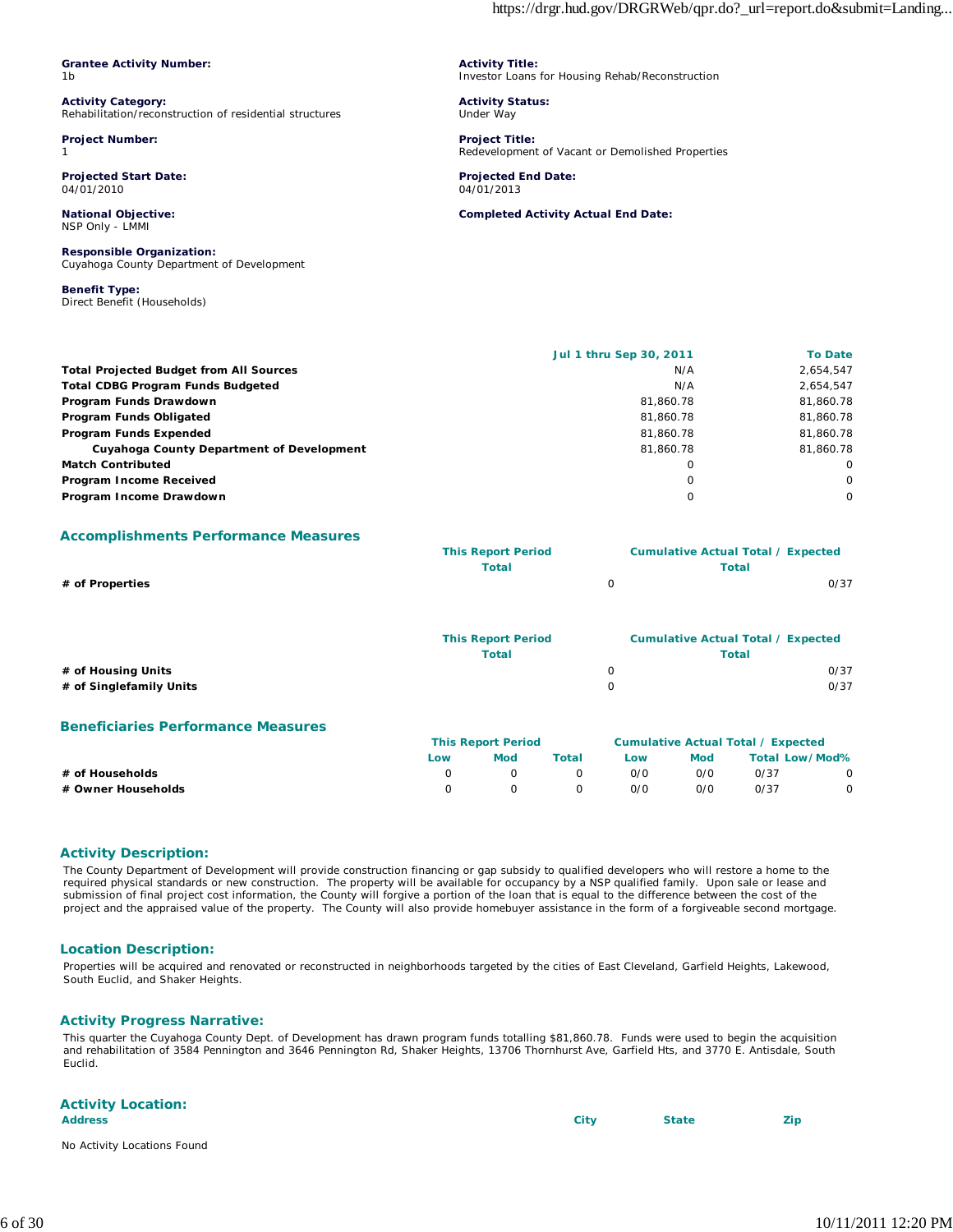# **Other Funding Sources Budgeted - Detail**

Rehabilitation/reconstruction of residential structures

**Match Sources Amount** 

No Other Match Funding Sources Found

#### **Other Funding Sources Amount Amount Amount Amount**

**Grantee Activity Number:**

**Activity Category:**

**Project Number:**

04/01/2010

**Projected Start Date:**

**National Objective:** NSP Only - LMMI

City of Cleveland **Benefit Type:**

**Responsible Organization:**

Direct Benefit (Households)

1c

1

No Other Funding Sources Found

**Activity Title:** City Reimagining

**Activity Status:** Under Way

**Project Title:** Redevelopment of Vacant or Demolished Properties

**Projected End Date:** 04/01/2013

**Completed Activity Actual End Date:**

|                                                | Jul 1 thru Sep 30, 2011 | <b>To Date</b> |
|------------------------------------------------|-------------------------|----------------|
| <b>Total Projected Budget from All Sources</b> | N/A                     | 1,088,819      |
| <b>Total CDBG Program Funds Budgeted</b>       | N/A                     | 1.088.819      |
| Program Funds Drawdown                         | 12.089.52               | 55,216.55      |
| Program Funds Obligated                        | 12.089.52               | 55,216.55      |
| Program Funds Expended                         | 12.089.52               | 45,285.37      |
| City of Cleveland                              | 12,089.52               | 45.285.37      |
| <b>Match Contributed</b>                       | 0                       | Ω              |
| Program Income Received                        | 0                       | 0              |
| Program Income Drawdown                        | 0                       | 0              |

#### **Accomplishments Performance Measures**

|                 | <b>This Report Period</b> | <b>Cumulative Actual Total / Expected</b> |       |  |
|-----------------|---------------------------|-------------------------------------------|-------|--|
|                 | <b>Total</b>              |                                           | Total |  |
| # of Properties |                           |                                           | 0/72  |  |

|                         | <b>This Report Period</b> | Cumulative Actual Total / Expected |
|-------------------------|---------------------------|------------------------------------|
|                         | <b>Total</b>              | Total                              |
| # of Housing Units      |                           | 0/0                                |
| # of Singlefamily Units |                           | 0/0                                |

#### **Beneficiaries Performance Measures**

|                    | <b>This Report Period</b> |     |       | <b>Cumulative Actual Total / Expected</b> |     |                       |         |
|--------------------|---------------------------|-----|-------|-------------------------------------------|-----|-----------------------|---------|
|                    | LOW                       | Mod | Total | Low                                       | Mod | <b>Total Low/Mod%</b> |         |
| # of Households    |                           |     |       | 0/0                                       | 0/0 | O/O                   | $\circ$ |
| # Owner Households |                           | 0   |       | 0/0                                       | 0/0 | O/O                   | 0       |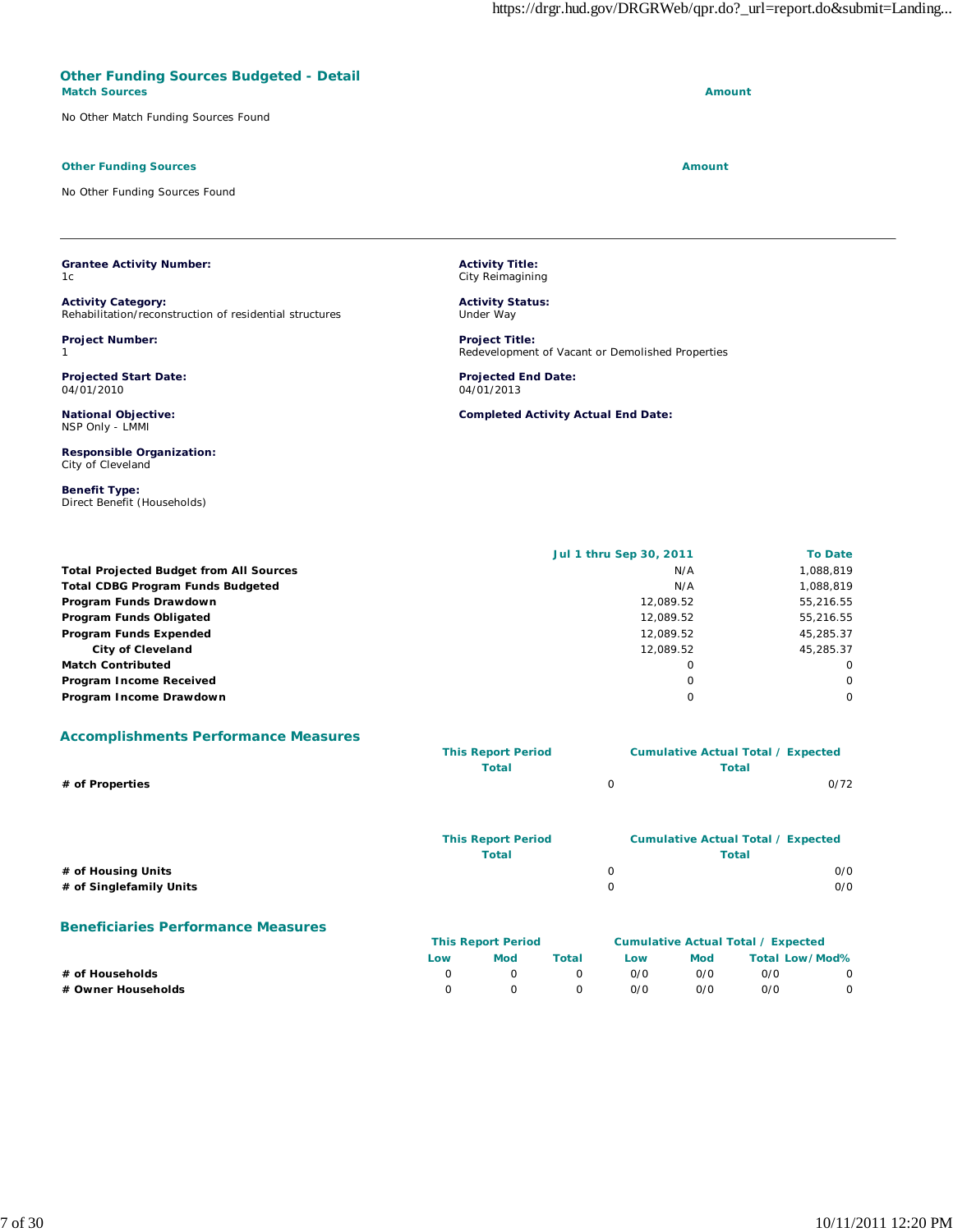#### **Activity Description:**

<%--[if gte mso 9]> Normal 0 false false false EN-US X-NONE X-NONE MicrosoftInternetExplorer4 <%--[if gte mso 9]> <!-- /\* Font Definitions \*/ @font-face {font-family:"Cambria Math"; panose-1:2 4 5 3 5 4 6 3 2 4; mso-font-charset:0; mso-generic-font-family:roman; mso-fontpitch: variable; mso-font-signature: -1610611985 1107304683 0 0 159 0; } @font-face {font-family: Calibri; panose-1:2 15 5 2 2 2 4 3 2 4; mso-font-charset:0; mso-generic-font-family:swiss; mso-font-pitch:variable; mso-font-signature:-1610611985 1073750139 0 0 159 0;} /\* Style Definitions \*/ p.MsoNormal, li.MsoNormal, div.MsoNormal {mso-style-unhide:no; mso-style-qformat:yes; mso-style-parent:""; margin:0in; marginbottom:.0001pt; mso-pagination:widow-orphan; font-size:11.0pt; font-family:"Calibri","sans-serif"; mso-fareast-font-family:Calibri; mso-fareasttheme-font:minor-latin; mso-bidi-font-family:"Times New Roman";} .MsoChpDefault {mso-style-type:export-only; mso-default-props:yes; font-size:10.0pt; mso-ansi-font-size:10.0pt; mso-bidi-font-size:10.0pt;} @page WordSection1 {size:8.5in 11.0in; margin:1.0in 1.0in 1.0in 1.0in; mso-header-margin:.5in; mso-footer-margin:.5in; mso-paper-source:0;} div.WordSection1 {page:WordSection1;} --> <%--[if gte mso 10]> Properties in the target areas will be considered for reutilization strategies that involve vacant land bank lot maintenance and disposition to income eligible residents or non-profit groups.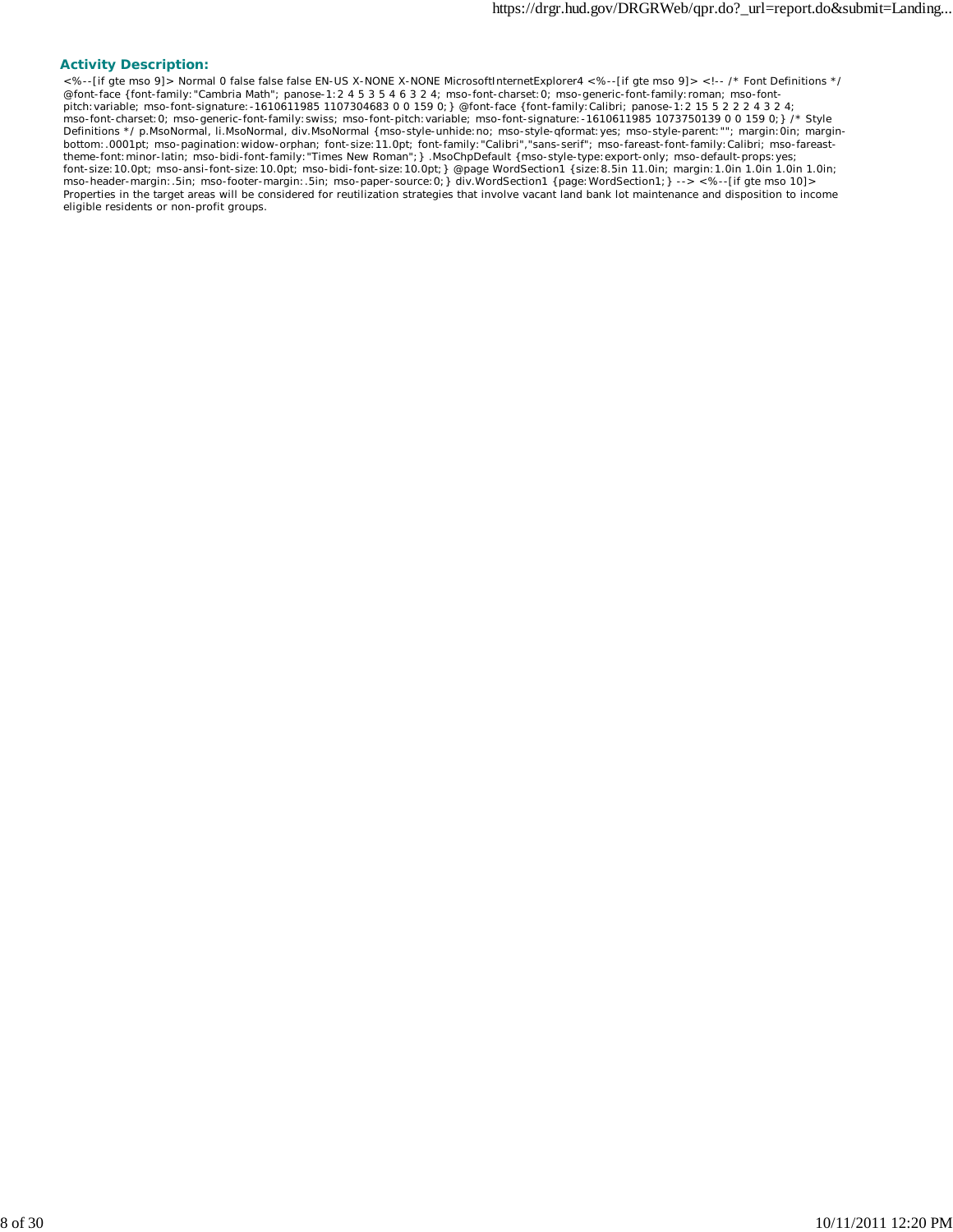# **Location Description:**

Selected properties within the 15 target neighborhoods in the City of Cleveland.

#### **Activity Progress Narrative:**

This quarter the City of Cleveland has drawn and expended \$12,089.52 worth of program funds to cover expenses associated with program administration of the Reimagining Cleveland Program. Funds were used to cover the cost of program administrator salaries, fringe and benefits.

| <b>Activity Location:</b><br><b>Address</b>                                                | City                                                                      | <b>State</b>               | Zip               |
|--------------------------------------------------------------------------------------------|---------------------------------------------------------------------------|----------------------------|-------------------|
| No Activity Locations Found                                                                |                                                                           |                            |                   |
| <b>Other Funding Sources Budgeted - Detail</b><br><b>Match Sources</b>                     |                                                                           | <b>Amount</b>              |                   |
| No Other Match Funding Sources Found                                                       |                                                                           |                            |                   |
| <b>Other Funding Sources</b>                                                               |                                                                           | <b>Amount</b>              |                   |
| No Other Funding Sources Found                                                             |                                                                           |                            |                   |
| <b>Grantee Activity Number:</b>                                                            | <b>Activity Title:</b>                                                    |                            |                   |
| 1e<br><b>Activity Category:</b><br>Rehabilitation/reconstruction of residential structures | CHN Scattered Site Lease Purchase<br><b>Activity Status:</b><br>Planned   |                            |                   |
| <b>Project Number:</b><br>$\mathbf{1}$                                                     | <b>Project Title:</b><br>Redevelopment of Vacant or Demolished Properties |                            |                   |
| <b>Projected Start Date:</b><br>08/01/2011                                                 | <b>Projected End Date:</b><br>02/11/2013                                  |                            |                   |
| <b>National Objective:</b><br>NSP Only - LMMI                                              | <b>Completed Activity Actual End Date:</b>                                |                            |                   |
| <b>Responsible Organization:</b><br>City of Cleveland                                      |                                                                           |                            |                   |
| <b>Benefit Type:</b><br>Direct Benefit (Households)                                        |                                                                           |                            |                   |
|                                                                                            | Jul 1 thru Sep 30, 2011                                                   |                            | <b>To Date</b>    |
| <b>Total Projected Budget from All Sources</b>                                             |                                                                           | N/A                        | 3,250,000         |
| <b>Total CDBG Program Funds Budgeted</b>                                                   |                                                                           | N/A                        | 3,250,000         |
| Program Funds Drawdown                                                                     |                                                                           | $\mathbf 0$                | 0                 |
| Program Funds Obligated                                                                    |                                                                           | 3,250,000                  | 3,250,000         |
| Program Funds Expended                                                                     |                                                                           | 0                          | $\Omega$          |
| <b>City of Cleveland</b>                                                                   |                                                                           | $\mathbf 0$                | $\Omega$          |
| <b>Match Contributed</b>                                                                   |                                                                           | $\mathbf 0$                | 0                 |
| Program Income Received<br>Program Income Drawdown                                         |                                                                           | $\mathbf 0$<br>$\mathbf 0$ | 0<br>$\mathbf{O}$ |
| <b>Accomplishments Performance Measures</b>                                                |                                                                           |                            |                   |

|                         | <b>This Report Period</b> | <b>Cumulative Actual Total / Expected</b> |       |  |
|-------------------------|---------------------------|-------------------------------------------|-------|--|
|                         | <b>Total</b>              |                                           | Total |  |
| # of Housing Units      |                           |                                           | 0/30  |  |
| # of Singlefamily Units |                           |                                           | 0/30  |  |
|                         |                           |                                           |       |  |

#### **Beneficiaries Performance Measures**

|                     |     | <b>This Report Period</b> |       |     | Cumulative Actual Total / Expected |      |                       |  |
|---------------------|-----|---------------------------|-------|-----|------------------------------------|------|-----------------------|--|
|                     | LOW | <b>Mod</b>                | Total | Low | <b>Mod</b>                         |      | <b>Total Low/Mod%</b> |  |
| # of Households     |     |                           |       | 0/0 | 0/0                                | 0/30 |                       |  |
| # Renter Households |     |                           |       | 0/0 | 0/0                                | 0/30 |                       |  |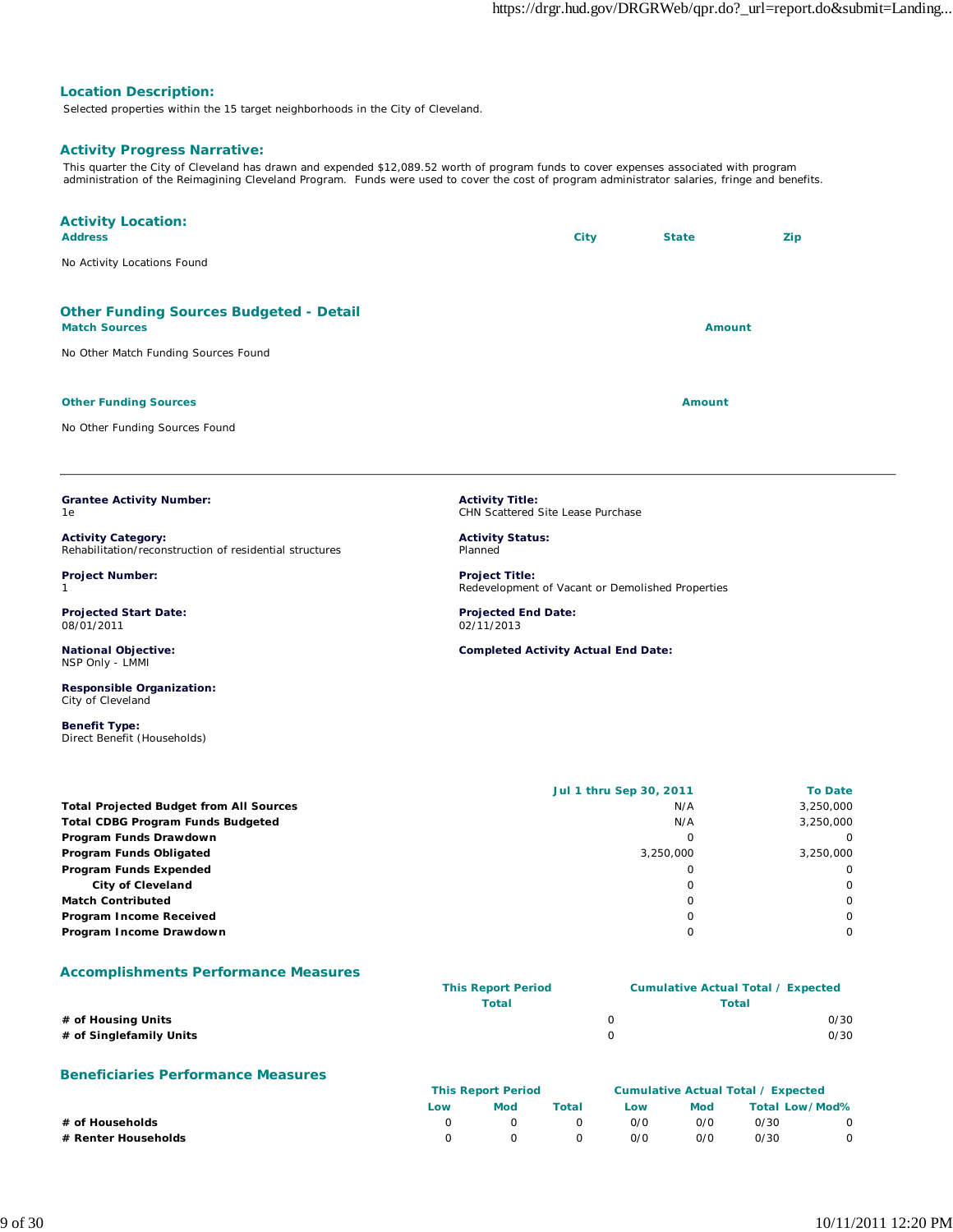#### **Activity Description:**

Scattered site rehabiliation and reconstruction of single-family homes for a Lease Purchase Program.

#### **Location Description:**

Scattered sites in the 15 NSP 2 target areas in the City of Cleveland.

#### **Activity Progress Narrative:**

\$3,250,000 was obligated for this project this quarter. No funds were drawn and there is no activity to report this quarter.

| <b>Activity Location:</b><br><b>Address</b><br>No Activity Locations Found                                     | City | <b>State</b>  | Zip |
|----------------------------------------------------------------------------------------------------------------|------|---------------|-----|
| <b>Other Funding Sources Budgeted - Detail</b><br><b>Match Sources</b><br>No Other Match Funding Sources Found |      | <b>Amount</b> |     |
| <b>Other Funding Sources</b><br>No Other Funding Sources Found                                                 |      | <b>Amount</b> |     |

#### **Grantee Activity Number:** 1f

**Activity Category:** Rehabilitation/reconstruction of residential structures

**Project Number:** 1

**Projected Start Date:** 08/01/2011

**National Objective:** NSP Only - LMMI

**Responsible Organization:** City of Cleveland

**Benefit Type:** Direct Benefit (Households) **Activity Title:** St. Lukes Project

**Activity Status:** Planned

**Project Title:** Redevelopment of Vacant or Demolished Properties

**Projected End Date:** 02/11/2013

**Completed Activity Actual End Date:**

|                                                | Jul 1 thru Sep 30, 2011 | <b>To Date</b> |
|------------------------------------------------|-------------------------|----------------|
| <b>Total Projected Budget from All Sources</b> | N/A                     | 2,000,000      |
| <b>Total CDBG Program Funds Budgeted</b>       | N/A                     | 2,000,000      |
| Program Funds Drawdown                         | 0                       | 0              |
| Program Funds Obligated                        | O                       | 0              |
| Program Funds Expended                         | 0                       | $\Omega$       |
| <b>City of Cleveland</b>                       | 0                       | Ω              |
| <b>Match Contributed</b>                       | 0                       | 0              |
| Program Income Received                        | $\Omega$                | $\Omega$       |
| Program Income Drawdown                        | O                       | 0              |

#### **Accomplishments Performance Measures**

|                        | <b>This Report Period</b> | <b>Cumulative Actual Total / Expected</b> |
|------------------------|---------------------------|-------------------------------------------|
|                        | Total                     | Total                                     |
| # of Housing Units     |                           | 0/65                                      |
| # of Multifamily Units |                           | 0/65                                      |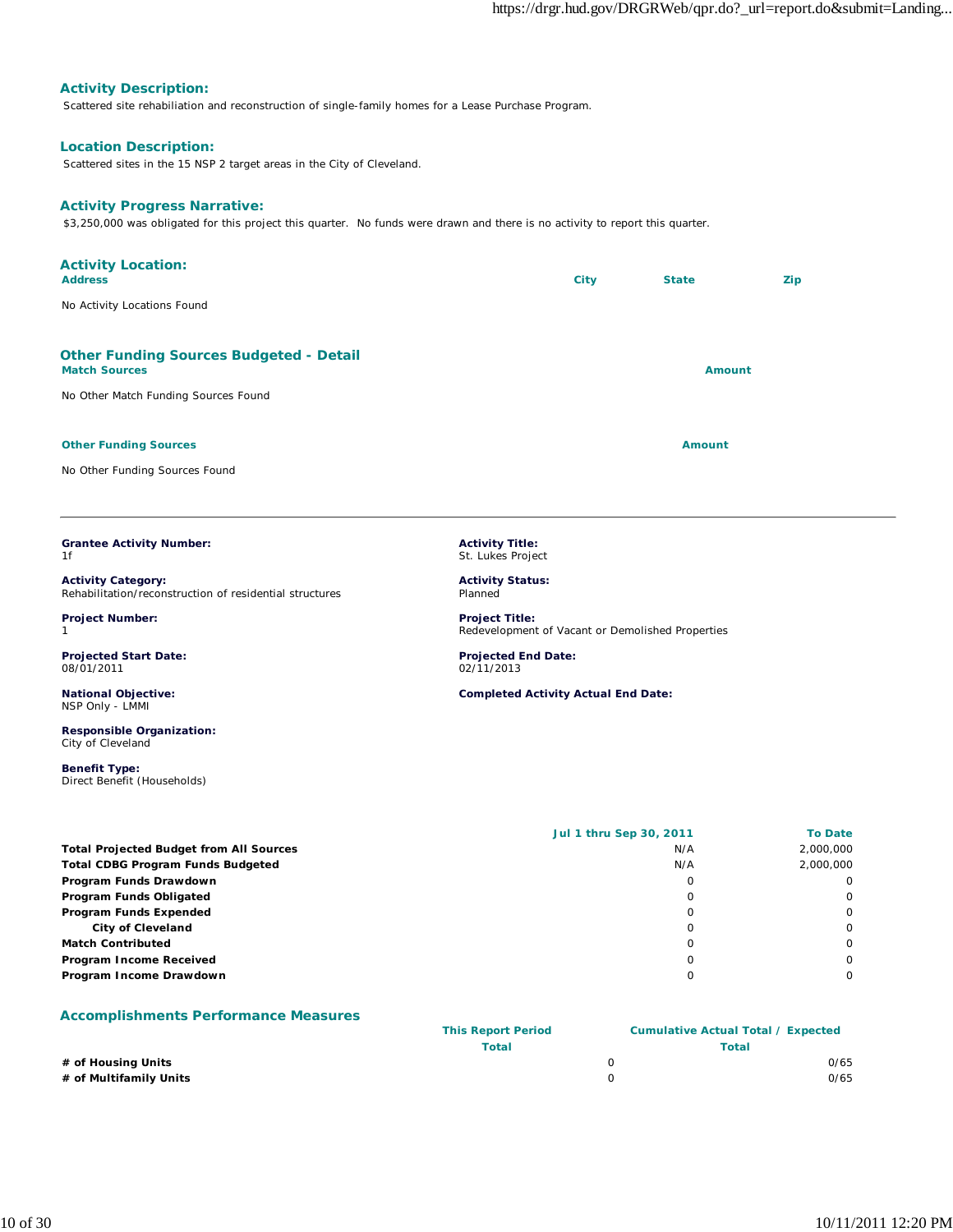#### **Beneficiaries Performance Measures**

|                     | <b>This Report Period</b> |     |       | Cumulative Actual Total / Expected |     |                |          |
|---------------------|---------------------------|-----|-------|------------------------------------|-----|----------------|----------|
|                     | LOW                       | Mod | Total | Low                                | Mod | Total Low/Mod% |          |
| # of Households     |                           |     |       | 0/0                                | ೧/೧ | 0/65           | $\Omega$ |
| # Renter Households |                           |     |       | 0/0                                | ೧/೧ | 0/65           | $\Omega$ |

#### **Activity Description:**

This is the second phase of the St. Lukes Hospital project. This is the conversion the hospital into an additional 65 units of multi-family housing.

#### **Location Description:**

This project will be located in the Buckeye-Larchmere neighborhood in Cleveland, OH.

#### **Activity Progress Narrative:**

There is no activity to report in this quarter.

| <b>Activity Location:</b><br><b>Address</b>                            | City | <b>State</b>  | Zip |
|------------------------------------------------------------------------|------|---------------|-----|
| No Activity Locations Found                                            |      |               |     |
| <b>Other Funding Sources Budgeted - Detail</b><br><b>Match Sources</b> |      | <b>Amount</b> |     |
| No Other Match Funding Sources Found                                   |      |               |     |
| <b>Other Funding Sources</b>                                           |      | <b>Amount</b> |     |
| No Other Funding Sources Found                                         |      |               |     |

#### **Grantee Activity Number:** 1g

**Activity Category:** Rehabilitation/reconstruction of residential structures

**Project Number:** 1

**Projected Start Date:** 08/01/2011

**National Objective:** NSP Only - LMMI

**Responsible Organization:** City of Cleveland

**Benefit Type:** Direct Benefit (Households)

**Activity Title:** Fairfax Intergenerational Project

**Activity Status:** Planned

**Project Title:** Redevelopment of Vacant or Demolished Properties

**Projected End Date:** 02/11/2013

|                                                | Jul 1 thru Sep 30, 2011 | <b>To Date</b> |
|------------------------------------------------|-------------------------|----------------|
| <b>Total Projected Budget from All Sources</b> | N/A                     | 3,000,000      |
| <b>Total CDBG Program Funds Budgeted</b>       | N/A                     | 3,000,000      |
| Program Funds Drawdown                         | 0                       | $\Omega$       |
| Program Funds Obligated                        | 0                       | O              |
| Program Funds Expended                         | 0                       | $\Omega$       |
| City of Cleveland                              | 0                       | $\Omega$       |
| <b>Match Contributed</b>                       | 0                       | $\Omega$       |
| Program Income Received                        | 0                       | $\Omega$       |
| Program Income Drawdown                        | 0                       | $\Omega$       |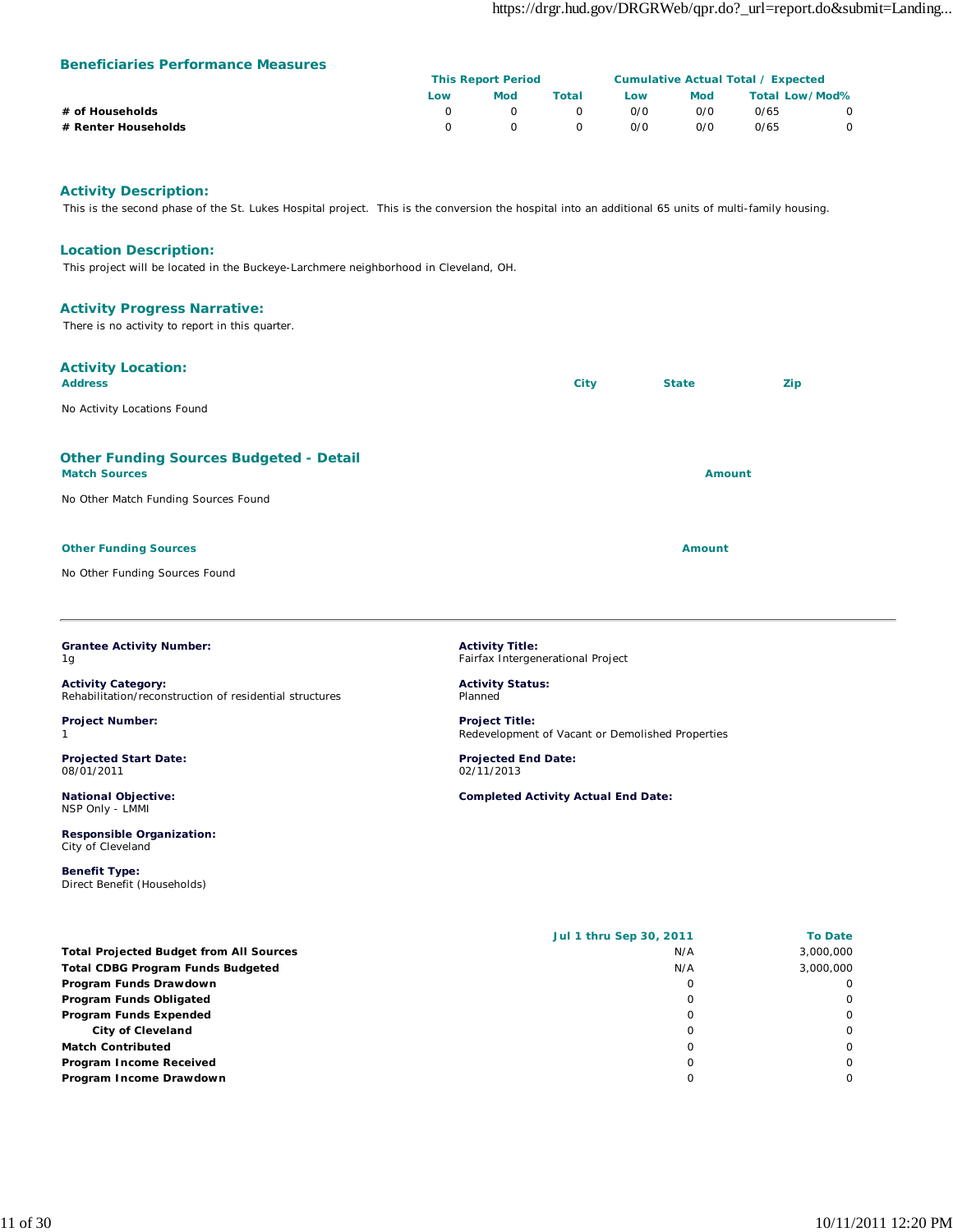|                        | <b>This Report Period</b> |          | <b>Cumulative Actual Total / Expected</b> |
|------------------------|---------------------------|----------|-------------------------------------------|
|                        | <b>Total</b>              |          | <b>Total</b>                              |
| # of Housing Units     |                           |          | 0/40                                      |
| # of Multifamily Units |                           | $\Omega$ | 0/40                                      |
|                        |                           |          |                                           |
|                        |                           |          |                                           |

# **Beneficiaries Performance Measures**

|                     | <b>This Report Period</b> |     |        | <b>Cumulative Actual Total / Expected</b> |     |                |          |
|---------------------|---------------------------|-----|--------|-------------------------------------------|-----|----------------|----------|
|                     | LOW                       | Mod | Total  | Low                                       | Mod | Total Low/Mod% |          |
| # of Households     |                           |     |        | 0/0                                       | 0/0 | 0/40           | $\Omega$ |
| # Renter Households |                           |     | $\cap$ | 0/0                                       | 0/0 | 0/40           | $\Omega$ |

#### **Activity Description:**

This is a 40 unit new construction of a intergeneration housing for grandparents and grandchildren.

#### **Location Description:**

The project will be located in the Fairfax Neighborhood in Cleveland, OH.

#### **Activity Progress Narrative:**

There is no activity to report in this quarter.

| <b>Activity Location:</b><br><b>Address</b>                            | <b>City</b> | <b>State</b> | Zip |
|------------------------------------------------------------------------|-------------|--------------|-----|
| No Activity Locations Found                                            |             |              |     |
| <b>Other Funding Sources Budgeted - Detail</b><br><b>Match Sources</b> |             | Amount       |     |
| No Other Match Funding Sources Found                                   |             |              |     |
| <b>Other Funding Sources</b>                                           |             | Amount       |     |

No Other Funding Sources Found

#### **Grantee Activity Number:** 1h

**Activity Category:** Construction of new housing

**Project Number:** 1

**Projected Start Date:** 10/01/2011

**National Objective:** NSP Only - LMMI

**Responsible Organization:** Cuyahoga County Land Reutilization Corporation

**Benefit Type:** Direct Benefit (Households) **Activity Title:** Circle East Townhomes

**Activity Status:** Planned

**Project Title:** Redevelopment of Vacant or Demolished Properties

**Projected End Date:** 02/11/2013

|                                                  | Jul 1 thru Sep 30, 2011 | <b>To Date</b> |
|--------------------------------------------------|-------------------------|----------------|
| <b>Total Projected Budget from All Sources</b>   | N/A                     | 2,900,000      |
| <b>Total CDBG Program Funds Budgeted</b>         | N/A                     | 2.900.000      |
| Program Funds Drawdown                           | 0                       | Ω              |
| Program Funds Obligated                          | 0                       | O              |
| Program Funds Expended                           | C                       | $\Omega$       |
| <b>Cuyahoga County Department of Development</b> | Ω                       | O              |
| Cuyahoga County Land Reutilization Corporation   | 0                       | O              |
| <b>Match Contributed</b>                         |                         | 0              |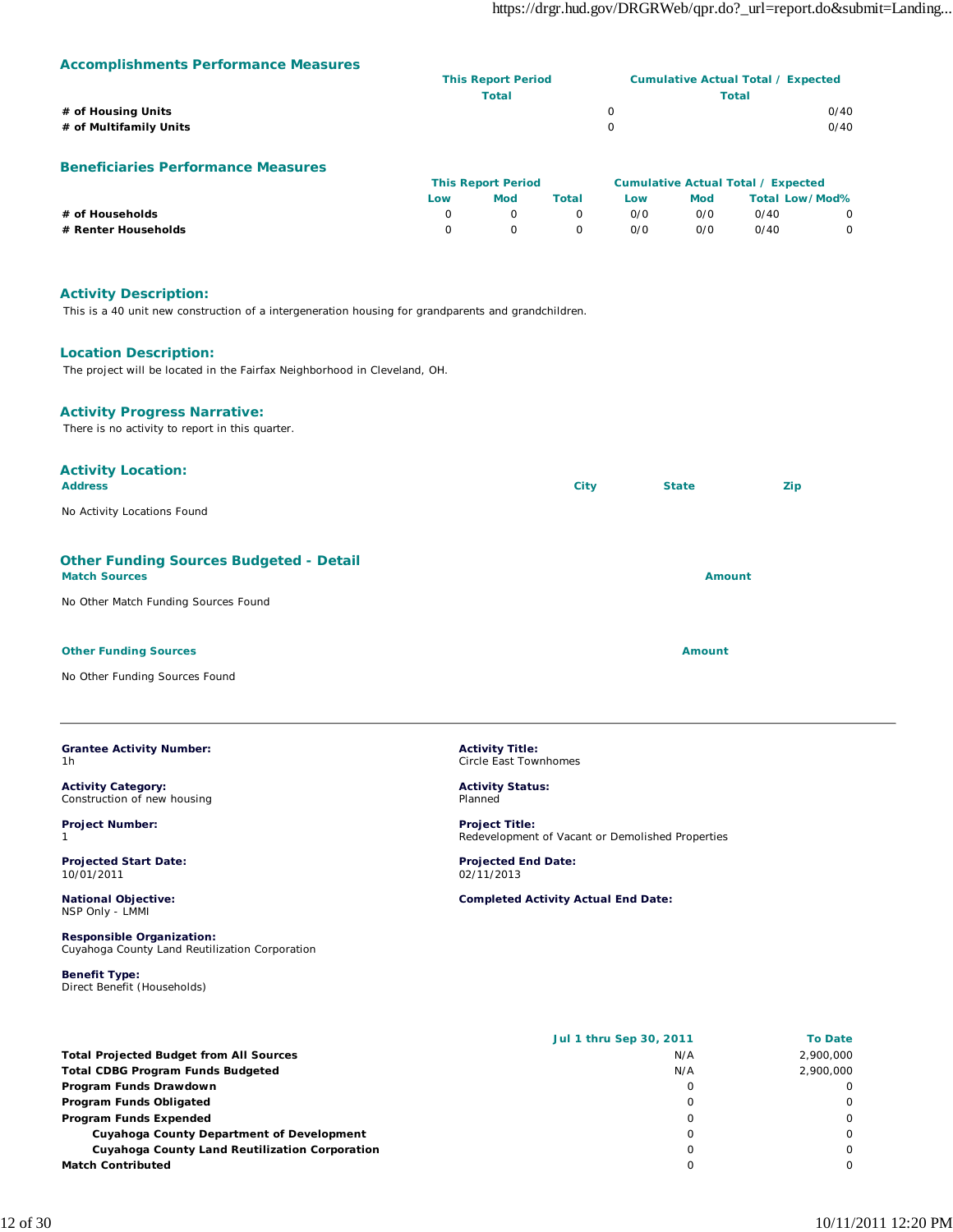| Program Income Received |  |
|-------------------------|--|
| Program Income Drawdown |  |

|                        | <b>This Report Period</b> | <b>Cumulative Actual Total / Expected</b> |
|------------------------|---------------------------|-------------------------------------------|
|                        | <b>Total</b>              | Total                                     |
| # of Housing Units     |                           | 0/20                                      |
| # of Multifamily Units |                           | 0/20                                      |
|                        |                           |                                           |

# **Beneficiaries Performance Measures**

|                     | <b>This Report Period</b> |            |       | <b>Cumulative Actual Total / Expected</b> |     |                |          |
|---------------------|---------------------------|------------|-------|-------------------------------------------|-----|----------------|----------|
|                     | LOW                       | <b>Mod</b> | Total | Low                                       | Mod | Total Low/Mod% |          |
| # of Households     |                           |            |       | 0/0                                       | 0/0 | 0/20           | $\Omega$ |
| # Renter Households |                           |            |       | 0/0                                       | 0/0 | 0/20           | $\circ$  |

#### **Activity Description:**

This Circle East Townhomes project will consist of 20 newly constructed townhomes built to meet Enterprise Green Effeciency Standards.

#### **Location Description:**

This is a new construction project which will be located in East Cleveland, OH on Euclid Ave. .

#### **Activity Progress Narrative:**

There is no activity to report in this quarter.

| <b>Activity Location:</b><br><b>Address</b> | City | <b>State</b> | Zip |
|---------------------------------------------|------|--------------|-----|
| No Activity Locations Found                 |      |              |     |

#### **Other Funding Sources Budgeted - Detail Match Sources Amount**

No Other Match Funding Sources Found

#### **Other Funding Sources Amount Amount Amount Amount Amount**

No Other Funding Sources Found

#### **Grantee Activity Number:** 2a

**Activity Category:** Clearance and Demolition

**Project Number:** 2

**Projected Start Date:** 04/01/2010

**National Objective:** NSP Only - LMMI

**Responsible Organization:** City of Cleveland

**Benefit Type:** Area Benefit (Census)

**Total Projected Budget from All Sources Total CDBG Program Funds Budgeted Program Funds Drawdown Program Funds Obligated** 

**Activity Title:** City Demolition

**Activity Status:** Under Way

**Project Title:** Demolition

**Projected End Date:** 04/01/2013

| Jul 1 thru Sep 30, 2011 | <b>To Date</b> |
|-------------------------|----------------|
| N/A                     | 4,510,000      |
| N/A                     | 4,510,000      |
| 252.550.97              | 797.193.97     |
| 526.548.24              | 1,071,191.24   |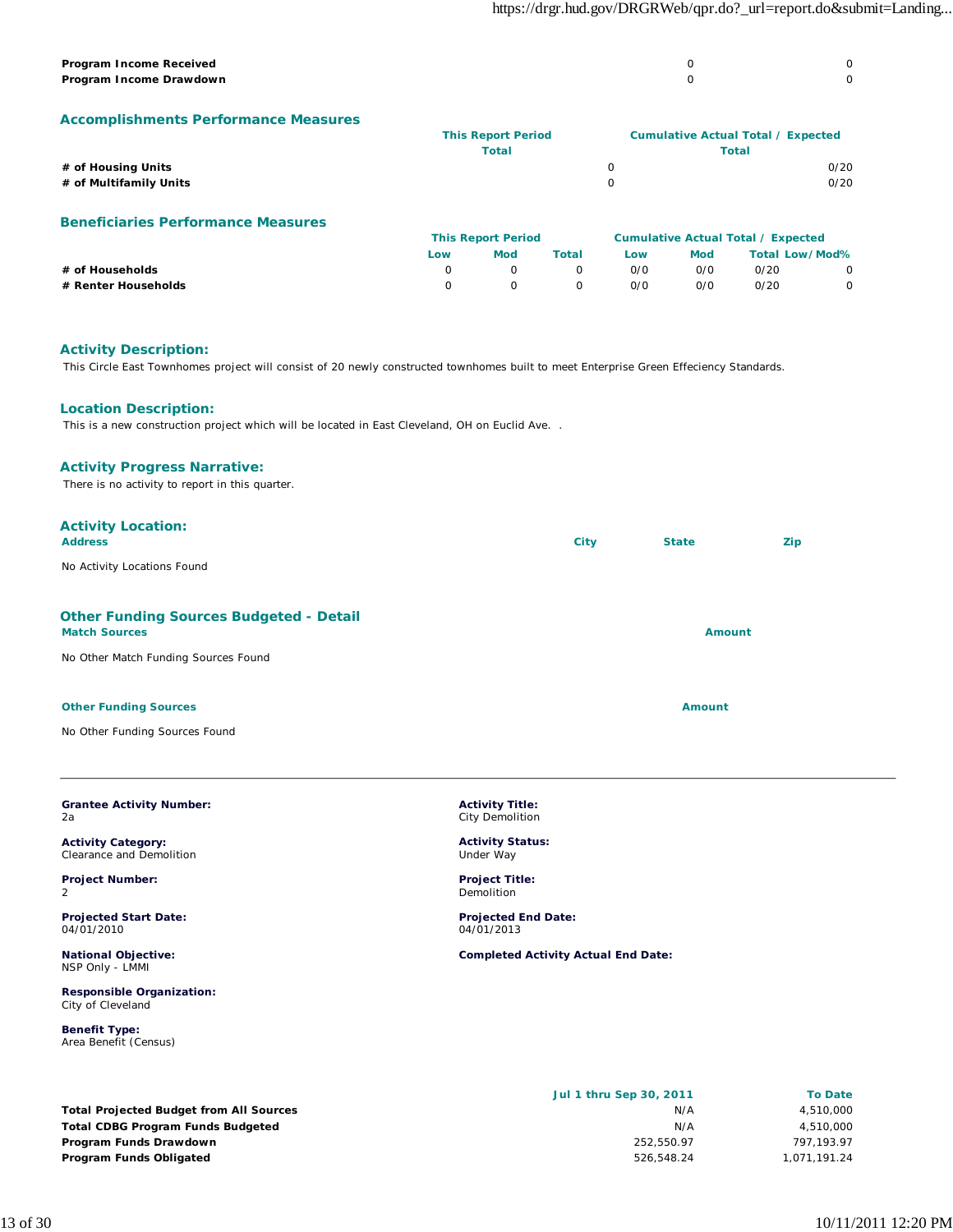| Program Funds Expended   | 526.548.24 | 1,071,191.24 |
|--------------------------|------------|--------------|
| <b>City of Cleveland</b> | 526.548.24 | 1,071,191.24 |
| <b>Match Contributed</b> |            | $\Omega$     |
| Program Income Received  | 27.617     | 27.617       |
| Program Income Drawdown  | 0          | $\Omega$     |

|                 | <b>This Report Period</b> | <b>Cumulative Actual Total / Expected</b> |
|-----------------|---------------------------|-------------------------------------------|
|                 | <b>Total</b>              | Total                                     |
| # of Properties |                           | 39<br>39/429                              |
|                 |                           |                                           |

|                         | <b>This Report Period</b> | <b>Cumulative Actual Total / Expected</b> |
|-------------------------|---------------------------|-------------------------------------------|
|                         | <b>Total</b>              | <b>Total</b>                              |
| # of Housing Units      | 39                        | 39/429                                    |
| # of Multifamily Units  | 0                         | O/O                                       |
| # of Singlefamily Units | 39                        | 39/429                                    |

#### **Activity Description:**

Demolitions will be conducted when there is a imminent danger to the public health and safety.

#### **Location Description:**

Properties will be demolished within the 15 target neighborhoods in the City of Cleveland.

#### **Activity Progress Narrative:**

Program income was received on the repayment of 4 properties for a total of \$27,617.00.

This quarter the City of Cleveland demolished 39 single family structures (1-4 units) for a total of 64 units. The City expended \$513907.27 in program funds to cover the costs of asbestos surveys, asbestos abatement, demolition, and program administration. Addresses of completed demolitions are recorded above.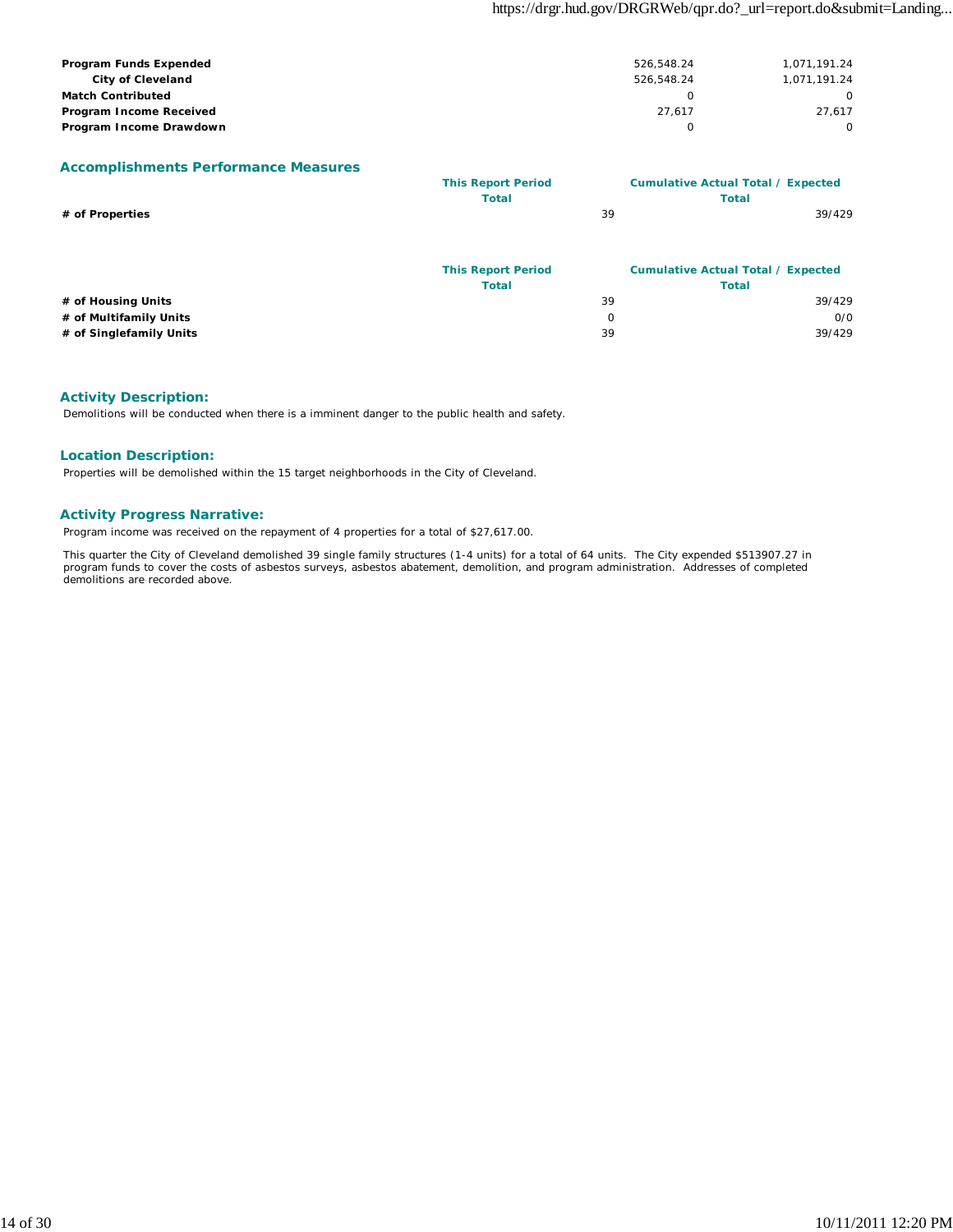| <b>Activity Location:</b> |             |              |       |
|---------------------------|-------------|--------------|-------|
| <b>Address</b>            | <b>City</b> | <b>State</b> | Zip   |
| 846 E 147                 | Cleveland   | <b>NA</b>    | 44110 |
| 3609 E 143                | Cleveland   | <b>NA</b>    | 44120 |
| 897 E 146                 | Cleveland   | <b>NA</b>    | 44110 |
| 2298 E 100                | Cleveland   | <b>NA</b>    | 44106 |
| 2285 E 89                 | Cleveland   | <b>NA</b>    | 44106 |
| 2222 E 79                 | Cleveland   | <b>NA</b>    | 44103 |
| 1934 W 50                 | Cleveland   | <b>NA</b>    | 44102 |
| 392 E 149                 | Cleveland   | <b>NA</b>    | 44110 |
| 958 E 147                 | Cleveland   | <b>NA</b>    | 44110 |
| 2347 E 86                 | Cleveland   | <b>NA</b>    | 44106 |
| 5818 Hosmer               | Cleveland   | <b>NA</b>    | 44102 |
| 10102 Columbia            | Cleveland   | <b>NA</b>    | 44108 |
| 830 E 154                 | Cleveland   | <b>NA</b>    | 44110 |
| 3591 E 144                | Cleveland   | <b>NA</b>    | 44128 |
| 832 E 154                 | Cleveland   | <b>NA</b>    | 44110 |
| 3626 E 75                 | Cleveland   | <b>NA</b>    | 44105 |
| 12105 Summerland          | Cleveland   | <b>NA</b>    | 44111 |
| 2921 Minnie               | Cleveland   | <b>NA</b>    | 44104 |
| 2289 E 87                 | Cleveland   | <b>NA</b>    | 44106 |
| 2311 E 87                 | Cleveland   | <b>NA</b>    | 44106 |
| 2217 E 90                 | Cleveland   | <b>NA</b>    | 44106 |
| 2241 E 76                 | Cleveland   | <b>NA</b>    | 44103 |
| 2326 E 93                 | Cleveland   | <b>NA</b>    | 44106 |
| 3542 E 76                 | Cleveland   | <b>NA</b>    | 44105 |
| 13707 McElhattan          | Cleveland   | <b>NA</b>    | 44110 |
| 2175 E 85                 | Cleveland   | <b>NA</b>    | 44106 |
| 2287 E 86                 | Cleveland   | <b>NA</b>    | 44106 |
| 1342 W 80                 | Cleveland   | <b>NA</b>    | 44102 |
| 6507 Baxter               | Cleveland   | <b>NA</b>    | 44105 |
| 3515 W 128                | CLeveland   | <b>NA</b>    | 44111 |
| 2288 E 90                 | Cleveland   | <b>NA</b>    | 44106 |
| 913 E 147                 | Cleveland   | <b>NA</b>    | 44110 |
| 2272 E 89                 | Cleveland   | <b>NA</b>    | 44106 |
| 7609 Worley               | Cleveland   | <b>NA</b>    | 44105 |
| 15006 Upton               | Cleveland   | <b>NA</b>    | 44110 |
| 12110 Forest              | Cleveland   | <b>NA</b>    | 44120 |
| 2281 E 86                 | Cleveland   | <b>NA</b>    | 44106 |
| 15702 Saracac             | Cleveland   | <b>NA</b>    | 44110 |
| 2255 E 93                 | Cleveland   | <b>NA</b>    | 44106 |
| 3609 E 144                | Cleveland   | <b>NA</b>    | 44120 |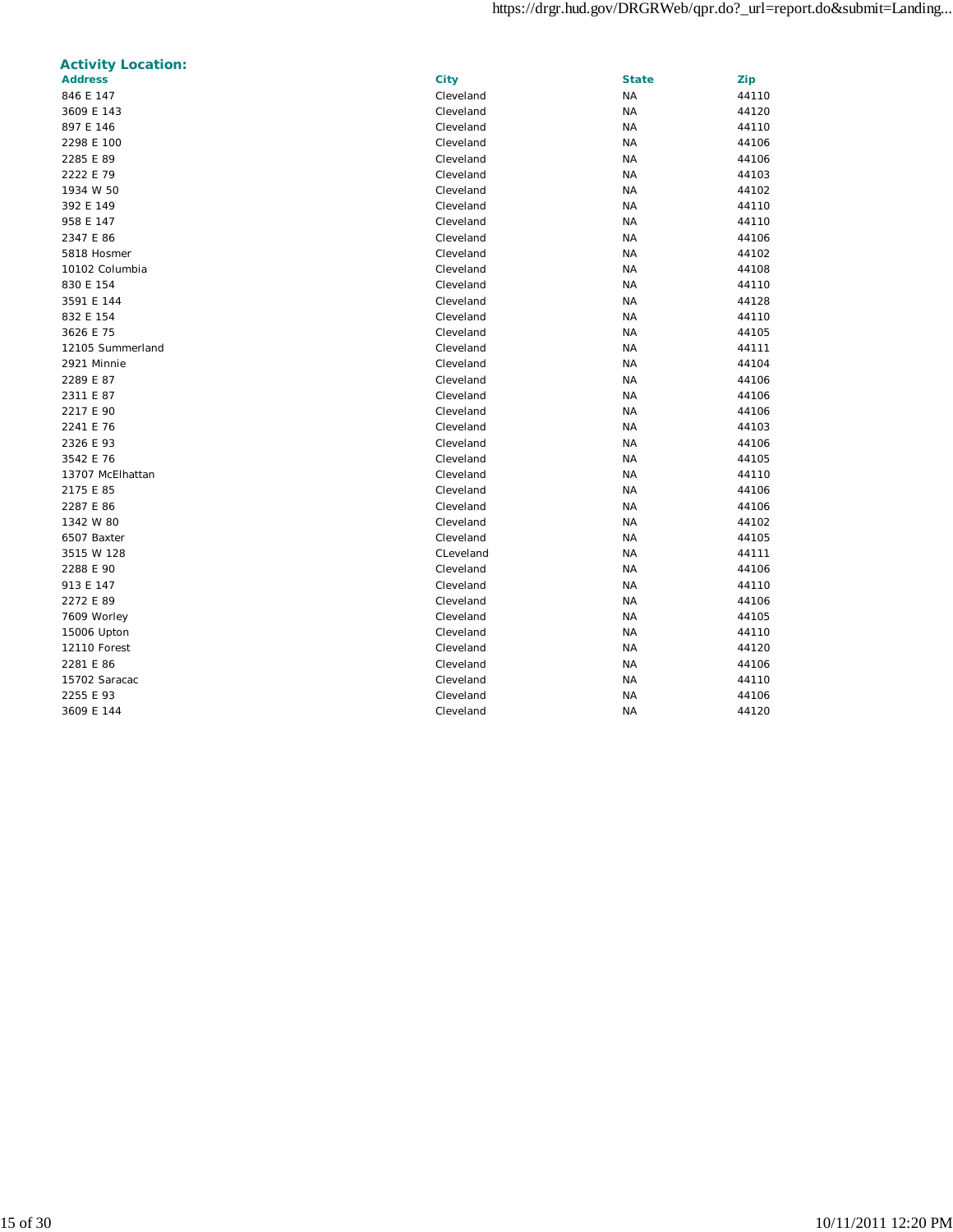#### **Other Funding Sources Budgeted - Detail Match Sources Amount**

No Other Match Funding Sources Found

#### **Other Funding Sources Amount Amount Amount Amount**

**Grantee Activity Number:**

2b

2

No Other Funding Sources Found

**Activity Title:** CCLRC Demolition-County

**Activity Status:** Under Way

**Project Title:** Demolition

**Projected End Date:** 04/01/2013

**Completed Activity Actual End Date:**

**Projected Start Date:** 04/01/2010

**National Objective:** NSP Only - LMMI

**Activity Category:** Clearance and Demolition

**Project Number:**

**Responsible Organization:** Cuyahoga County Land Reutilization Corporation

**Benefit Type:** Area Benefit (Census)

|                                                | Jul 1 thru Sep 30, 2011 | <b>To Date</b> |
|------------------------------------------------|-------------------------|----------------|
| <b>Total Projected Budget from All Sources</b> | N/A                     | 1,436,250      |
| <b>Total CDBG Program Funds Budgeted</b>       | N/A                     | 1,436,250      |
| Program Funds Drawdown                         | 102.922.7               | 253,508.7      |
| Program Funds Obligated                        | 102,922.77              | 253,508.77     |
| Program Funds Expended                         | 102.922.77              | 229.508.77     |
| Cuyahoga County Land Reutilization Corporation | 102.922.77              | 229.508.77     |
| <b>Match Contributed</b>                       | 0                       | Ω              |
| Program Income Received                        | O                       | 0              |
| Program Income Drawdown                        | O                       | 0              |

**Accomplishments Performance Measures**

|                 | <b>This Report Period</b> | <b>Cumulative Actual Total / Expected</b> |       |
|-----------------|---------------------------|-------------------------------------------|-------|
|                 | Total                     | Total                                     |       |
| # of Properties |                           |                                           | 9/151 |

|                         | <b>This Report Period</b> | <b>Cumulative Actual Total / Expected</b> |       |
|-------------------------|---------------------------|-------------------------------------------|-------|
|                         | <b>Total</b>              |                                           | Total |
| # of Housing Units      |                           | $\Omega$                                  | 9/151 |
| # of Multifamily Units  |                           |                                           | 1/0   |
| # of Singlefamily Units |                           | 8                                         | 8/151 |
|                         |                           |                                           |       |

#### **Activity Description:**

Demolitions will be conducted when there is a imminent danger to the public health and safety.

#### **Location Description:**

Properties will be demolished within the target neighborhoods as defined by the cities of East Cleveland, Garfield Heights, Lakewood, Shaker Heights and South Euclid.

#### **Activity Progress Narrative:**

This quarter the Cuyahoga Land Bank demolished nine structures for a total of \$102,922.77 in the suburban target areas. Addresses are listed in this report. Costs included the asbestos survey, asbestos abatement, demolition and cost of staff program administration.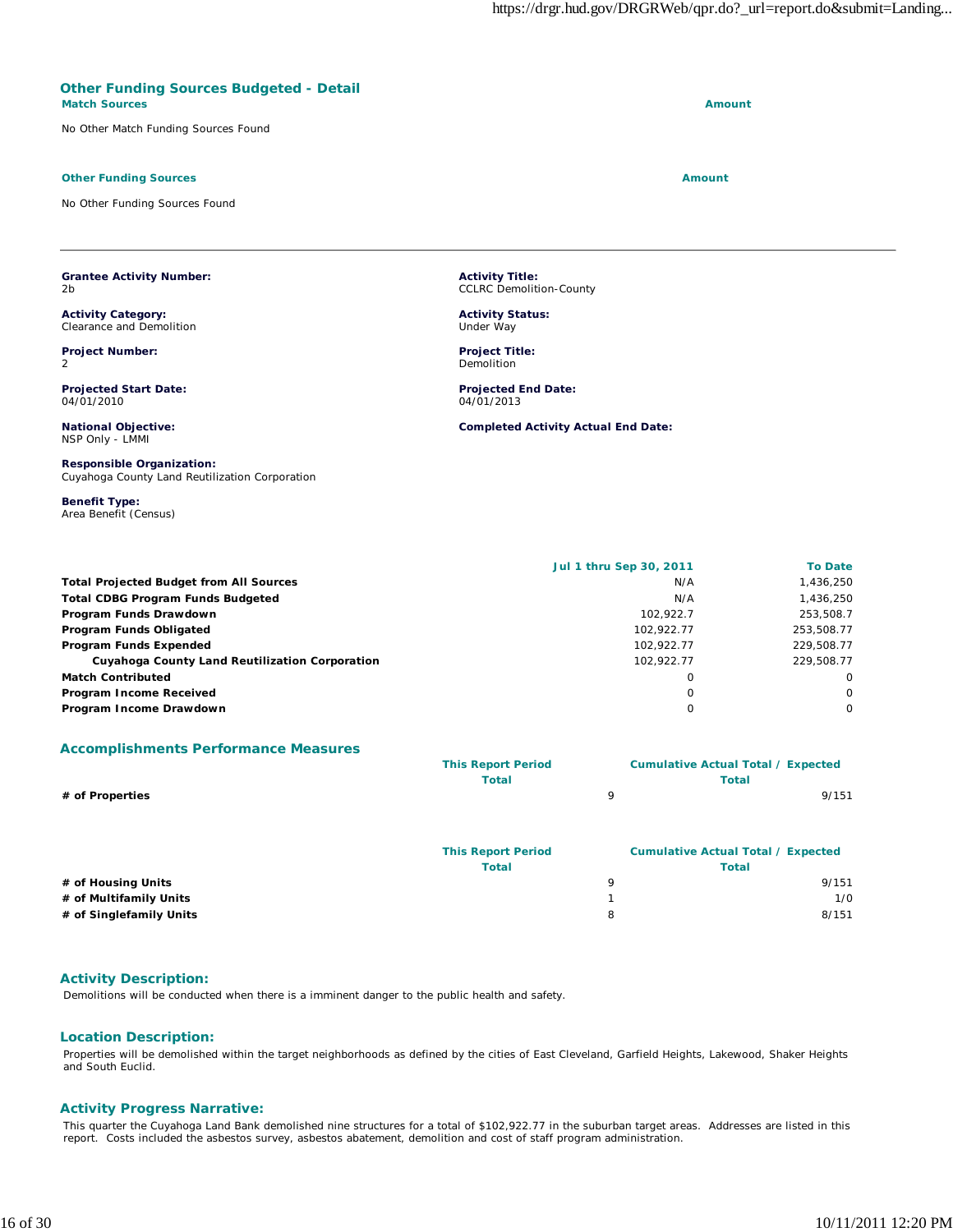| <b>Activity Location:</b> |                  |              |       |
|---------------------------|------------------|--------------|-------|
| <b>Address</b>            | City             | <b>State</b> | Zip   |
| 3615 Chelton              | Shaker Heights   | <b>NA</b>    | 44120 |
| 4653 E 94th               | Garfield Heights | <b>NA</b>    | 44125 |
| 4674 E 86                 | Garfield Heights | <b>NA</b>    | 44125 |
| 13516 Cranwood            | Garfield Heights | <b>NA</b>    | 44125 |
| 1764 Eddy                 | East Cleveland   | <b>NA</b>    | 44112 |
| 3650 Menlo                | Shaker Heights   | <b>NA</b>    | 44120 |
| 3605 Ludgate              | Shaker Heights   | <b>NA</b>    | 44120 |
| 3728 Melo                 | Shaker Heights   | <b>NA</b>    | 44120 |
| 3689 Menlo                | Shaker Heights   | <b>NA</b>    | 44120 |
|                           |                  |              |       |

#### **Other Funding Sources Budgeted - Detail Match Sources Amount**

No Other Match Funding Sources Found

## **Other Funding Sources Amount Amount Amount Amount**

**Grantee Activity Number:**

**Activity Category:** Clearance and Demolition

**Project Number:**

01/01/2011

**Benefit Type:** Area Benefit (Census)

**Projected Start Date:**

**National Objective:** NSP Only - LMMI

**Responsible Organization:**

Cuyahoga County Land Reutilization Corporation

 $2\mathtt{c}$ 

2

No Other Funding Sources Found

**Activity Title:** CCLRC Demolition- City

**Activity Status:** Under Way

**Project Title:** Demolition

**Projected End Date:** 04/01/2013

**Completed Activity Actual End Date:**

|                                                | Jul 1 thru Sep 30, 2011 | <b>To Date</b> |
|------------------------------------------------|-------------------------|----------------|
| <b>Total Projected Budget from All Sources</b> | N/A                     | 250,000        |
| <b>Total CDBG Program Funds Budgeted</b>       | N/A                     | 250,000        |
| Program Funds Drawdown                         | 133,342.98              | 133,342.98     |
| Program Funds Obligated                        | 133.342.98              | 133,342.98     |
| Program Funds Expended                         | 133.342.98              | 133,342.98     |
| Cuyahoga County Land Reutilization Corporation | 133.342.98              | 133,342.98     |
| <b>Match Contributed</b>                       | 0                       | O              |
| Program Income Received                        | $\Omega$                | Ω              |
| Program Income Drawdown                        | O                       | 0              |

#### **Accomplishments Performance Measures**

|                 | <b>This Report Period</b> | <b>Cumulative Actual Total / Expected</b> |
|-----------------|---------------------------|-------------------------------------------|
|                 | <b>Total</b>              | Total                                     |
| # of Properties |                           | 22/25<br>22                               |
|                 |                           |                                           |
|                 |                           |                                           |

|                         | <b>This Report Period</b> | <b>Cumulative Actual Total / Expected</b> |       |
|-------------------------|---------------------------|-------------------------------------------|-------|
|                         | Total                     |                                           | Total |
| # of Housing Units      |                           | 22                                        | 22/25 |
| # of Multifamily Units  |                           |                                           | O/O   |
| # of Singlefamily Units |                           | 22                                        | 22/25 |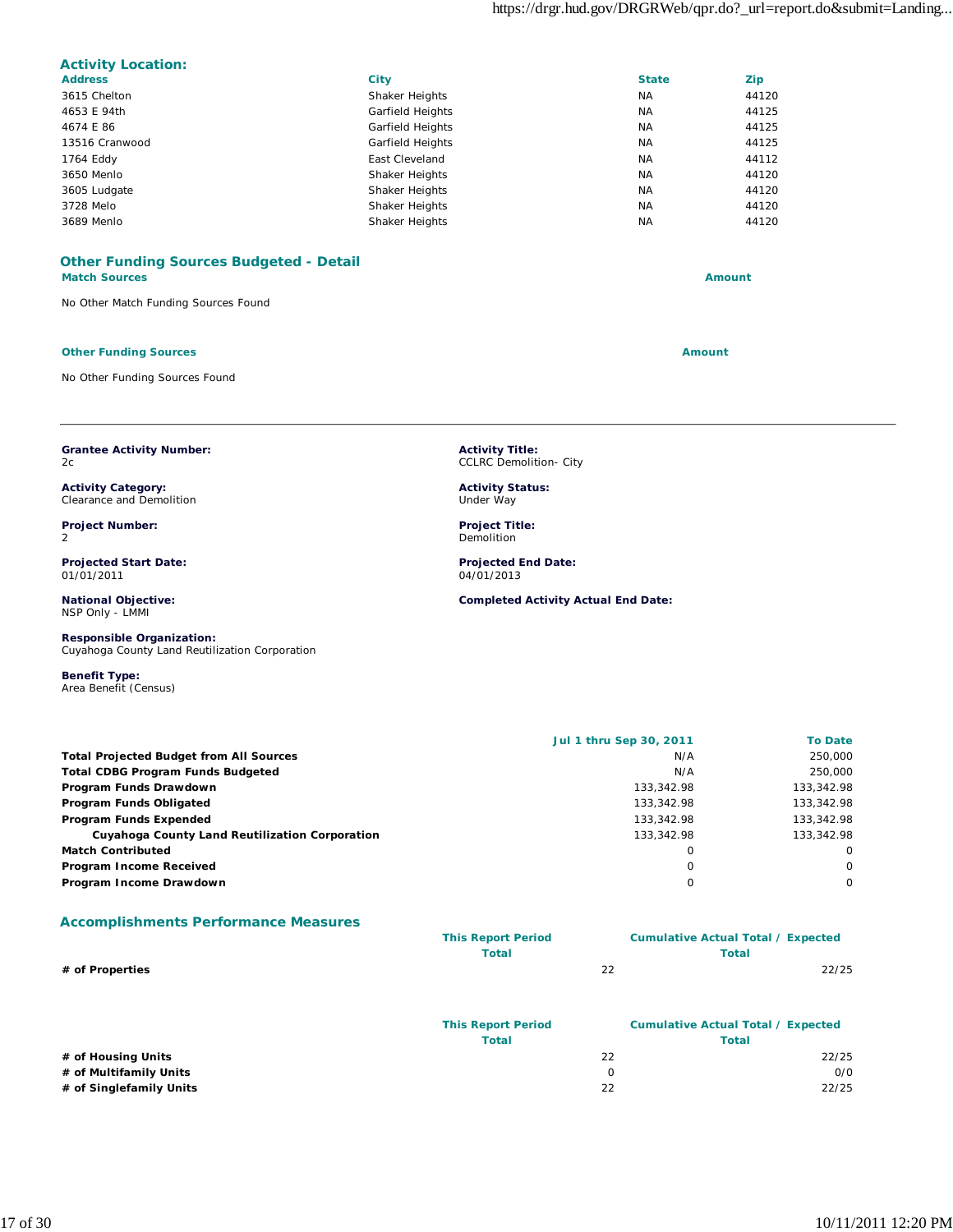#### **Activity Description:**

Demolition of blighted structures which are a danger to public health and safety.

#### **Location Description:**

NSP 2 target areas within the City of Cleveland, OH.

#### **Activity Progress Narrative:**

This quarter the Cuyahoga Land Bank demolished 22 properties within the City of Cleveland's 15 NSP 2 target areas. NSP 2 funds were used to pay for the cost of asbestos surveys, asbestos abatement, demolition, and program administration. Addresses for these demolitions are listed in this report.

| <b>Activity Location:</b> |           |              |       |
|---------------------------|-----------|--------------|-------|
| <b>Address</b>            | City      | <b>State</b> | Zip   |
| 7919 Spafford             | Cleveland | <b>NA</b>    | 44105 |
| 11917 Lenacrave           | Cleveland | <b>NA</b>    | 44105 |
| 7007 Worley               | Cleveland | NA           | 44105 |
| 1491 E 116                | Cleveland | <b>NA</b>    | 44106 |
| 6722 Fullerton            | Cleveland | <b>NA</b>    | 44105 |
| 7305 Canton               | Cleveland | NA           | 44105 |
| 815 E 155                 | Cleveland | <b>NA</b>    | 44110 |
| 813 E 155                 | Cleveland | NA           | 44110 |
| 3987 E 64                 | Cleveland | NA           | 44105 |
| 3942 E 67                 | Cleveland | <b>NA</b>    | 44105 |
| 6424 Warsaw               | Cleveland | <b>NA</b>    | 44105 |
| 16433 Braddock            | Cleveland | <b>NA</b>    | 44110 |
| 1451 E 116                | Cleveland | <b>NA</b>    | 44106 |
| 6205 Lansing              | Cleveland | NA           | 44105 |
| 3659 E 61                 | Cleveland | <b>NA</b>    | 44105 |
| 3942 E 67                 | Cleveland | NA           | 44105 |
| 3557 E 59                 | Cleveland | <b>NA</b>    | 44105 |
| 7919 Spafford             | Cleveland | <b>NA</b>    | 44105 |
| 6205 Lansing              | Cleveland | <b>NA</b>    | 44105 |
| 1592 E 94                 | Cleveland | <b>NA</b>    | 44106 |
| 3659 E 61                 | Cleveland | <b>NA</b>    | 44105 |
| 6706 Sebert               | Cleveland | <b>NA</b>    | 44105 |

#### **Other Funding Sources Budgeted - Detail Match Sources Amount**

No Other Match Funding Sources Found

#### **Other Funding Sources Amount Amount Amount Amount**

No Other Funding Sources Found

#### **Grantee Activity Number:** 3a

**Activity Category:** Land Banking - Acquisition (NSP Only)

**Project Number:** 3

**Projected Start Date:** 04/01/2010

**National Objective:** NSP Only - LMMI

**Responsible Organization:** Cuyahoga County Land Reutilization Corporation

**Benefit Type:** Area Benefit (Census)

**Activity Title:** CCLRC Acquisition/Mothballing

**Activity Status:** Under Way

**Project Title:** Land Bank

**Projected End Date:** 04/01/2013

**Completed Activity Actual End Date:**

**Total Projected Budget from All Sources** N/A 502,940

**Jul 1 thru Sep 30, 2011 To Date**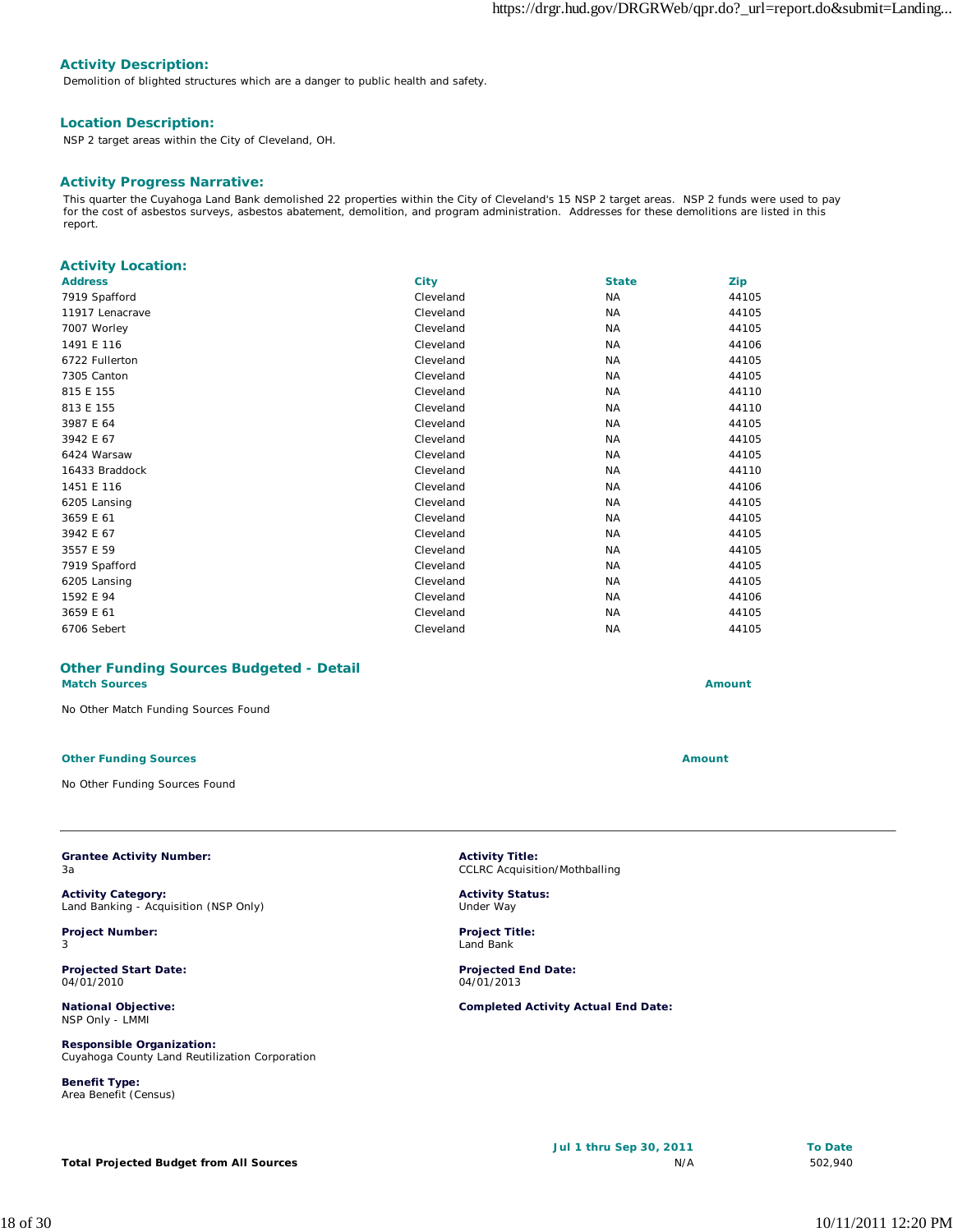| <b>Total CDBG Program Funds Budgeted</b>       | N/A       | 502.940    |
|------------------------------------------------|-----------|------------|
| Program Funds Drawdown                         | 231.072.9 | 313.994.44 |
| Program Funds Obligated                        | 231.072.9 | 313.994.44 |
| Program Funds Expended                         | 231.072.9 | 313.994.44 |
| Cuyahoga County Land Reutilization Corporation | 231.072.9 | 313.994.44 |
| <b>Match Contributed</b>                       | $\Omega$  | $\Omega$   |
| Program Income Received                        | 0         | $\Omega$   |
| Program Income Drawdown                        | $\Omega$  | $\Omega$   |

|                 | <b>This Report Period</b> | <b>Cumulative Actual Total / Expected</b> |
|-----------------|---------------------------|-------------------------------------------|
|                 | Total                     | Total                                     |
| # of Properties |                           | 9/33                                      |

|                         | <b>This Report Period</b> | <b>Cumulative Actual Total / Expected</b> |
|-------------------------|---------------------------|-------------------------------------------|
| Total                   | Total                     |                                           |
| # of Housing Units      |                           | 9/33                                      |
| # of Multifamily Units  |                           | O/O                                       |
| # of Singlefamily Units |                           | 9/33                                      |

#### **Activity Description:**

Acquisition of vacant and foreclosed properties. Properties will be secured and maintained while being held in the land bank for future redevelopment.

#### **Location Description:**

Acquisition and maintenance of properties within the 20 target neighborhoods in the NSP II Consortium.

#### **Activity Progress Narrative:**

This quarter the Cuyahoga Land Bank expended \$231,072. 90 for the acquisition, disposition and holding costs of properties within the 20 NSP 2 target areas. The Cuyahoga Land Bank used funds to acquire nine properties, dispose of 11 properties and to assist with miscellaneous holding/maintenance expenses associated with several properties that were determined to be demolitions.

# **Activity Location: Address City State Zip** No Activity Locations Found **Other Funding Sources Budgeted - Detail Match Sources Amount** No Other Match Funding Sources Found **Other Funding Sources Amount Amount Amount Amount** No Other Funding Sources Found

**Grantee Activity Number:** 5a

**Activity Category:** Rehabilitation/reconstruction of residential structures

**Project Number:** 5

**Projected Start Date:** 04/01/2010

**National Objective:** NSP Only - LH - 25% Set-Aside

**Responsible Organization:** Cuyahoga Metropolitan Housing Authority

**Benefit Type:**

**Activity Title:** CMHA Belmore- Euclid Project

**Activity Status:** Under Way

**Project Title:** Rental Housing Development

**Projected End Date:** 04/01/2013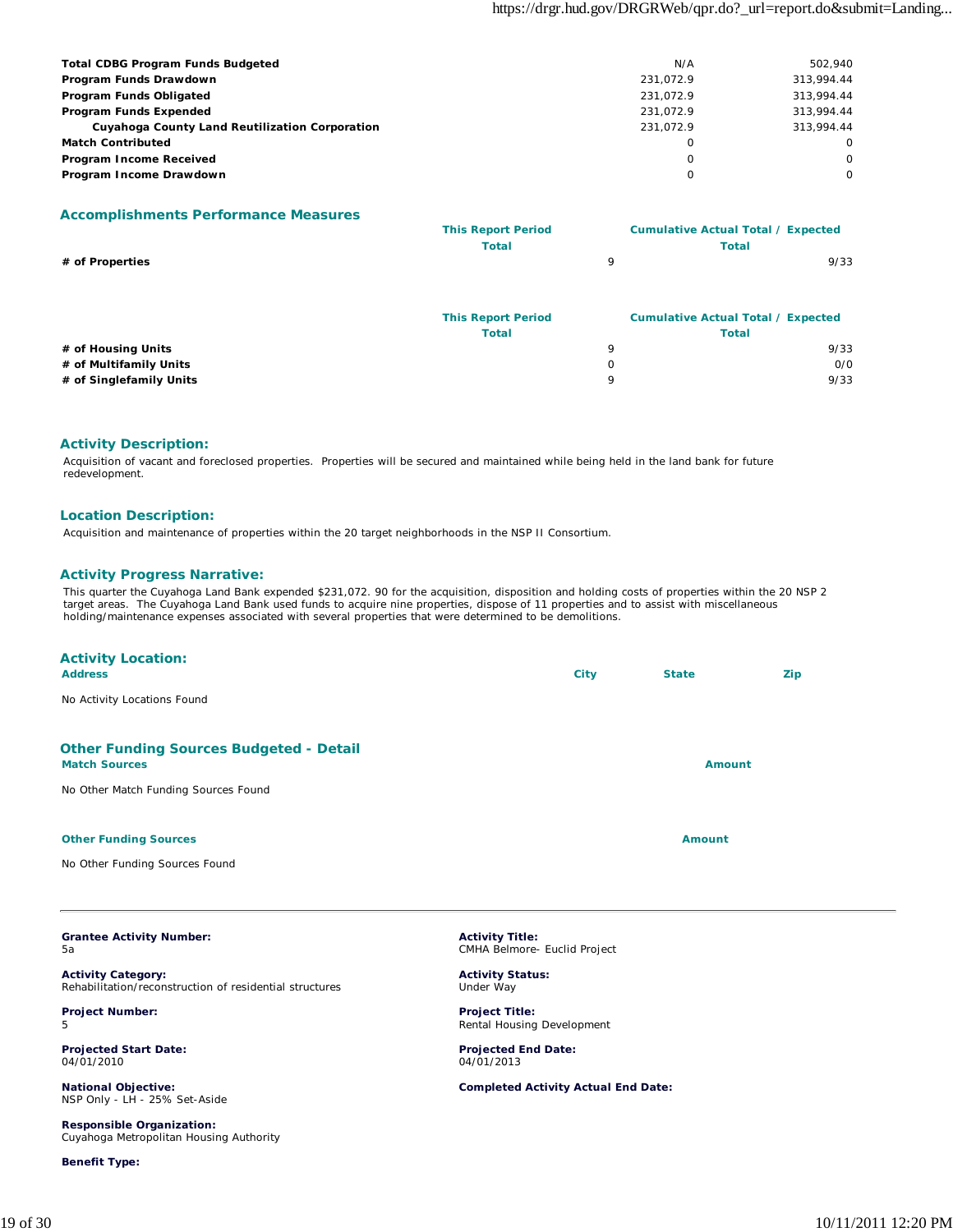Direct Benefit (Households)

|                                                | Jul 1 thru Sep 30, 2011 | <b>To Date</b> |
|------------------------------------------------|-------------------------|----------------|
| <b>Total Projected Budget from All Sources</b> | N/A                     | 2,550,000      |
| <b>Total CDBG Program Funds Budgeted</b>       | N/A                     | 2,550,000      |
| Program Funds Drawdown                         | 158,300                 | 261,241.45     |
| Program Funds Obligated                        | 158,300                 | 261.241.45     |
| Program Funds Expended                         | Ω                       | 102.941.45     |
| Cuyahoga County Land Reutilization Corporation | 0                       | $\Omega$       |
| Cuyahoga Metropolitan Housing Authority        | 158,300                 | 261.241.45     |
| <b>Match Contributed</b>                       | O                       | $\Omega$       |
| Program Income Received                        | O                       | $\Omega$       |
| Program Income Drawdown                        | 0                       | 0              |

**Accomplishments Performance Measures**

|                              | <b>This Report Period</b> | <b>Cumulative Actual Total / Expected</b> |      |
|------------------------------|---------------------------|-------------------------------------------|------|
| Total                        |                           | Total                                     |      |
| # of Properties              |                           |                                           | 0/39 |
| # VLI Households (0-30% AMI) |                           |                                           | 0/0  |

|                        | <b>This Report Period</b><br>Total | Cumulative Actual Total / Expected |
|------------------------|------------------------------------|------------------------------------|
|                        |                                    | Total                              |
| # of Housing Units     |                                    | 0/39                               |
| # of Multifamily Units |                                    | 0/39                               |

#### **Beneficiaries Performance Measures**

|                     |     | <b>This Report Period</b> |       | <b>Cumulative Actual Total / Expected</b> |            |      |                       |
|---------------------|-----|---------------------------|-------|-------------------------------------------|------------|------|-----------------------|
|                     | Low | Mod                       | Total | Low                                       | <b>Mod</b> |      | <b>Total Low/Mod%</b> |
| # of Households     |     |                           |       | 0/39                                      | 0/0        | 0/39 |                       |
| # Renter Households |     |                           |       | 0/39                                      | 0/0        | 0/39 |                       |

#### **Activity Description:**

• 3-floor apartment building of approximately 52,000 sq. ft. with 39 units (32-1BR & 7-2BR)

• Design includes entrance lobby with reception, community room with kitchen, conservatory with courtyard, management office, 2nd and 3rd floor sitting rooms, and laundry rooms

• 6 units will meet Uniform Federal Accessibility Standards (UFAS)

#### **Location Description:**

Belmore-Euclid – senior housing development on Belmore Road in East Cleveland

#### **Activity Progress Narrative:**

This quarter the Cuyahoga Metropolitan Housing Auhority expended \$158,300 to cover the cost of architectural and engineering expenses associated with the Euclid-Belmore Project in East Cleveland.

| <b>Activity Location:</b><br><b>Address</b>                            | City | <b>State</b>  | Zip |
|------------------------------------------------------------------------|------|---------------|-----|
| No Activity Locations Found                                            |      |               |     |
| <b>Other Funding Sources Budgeted - Detail</b><br><b>Match Sources</b> |      | <b>Amount</b> |     |
| No Other Match Funding Sources Found                                   |      |               |     |
| <b>Other Funding Sources</b><br>No Other Funding Sources Found         |      | <b>Amount</b> |     |
|                                                                        |      |               |     |

**Grantee Activity Number:** 5b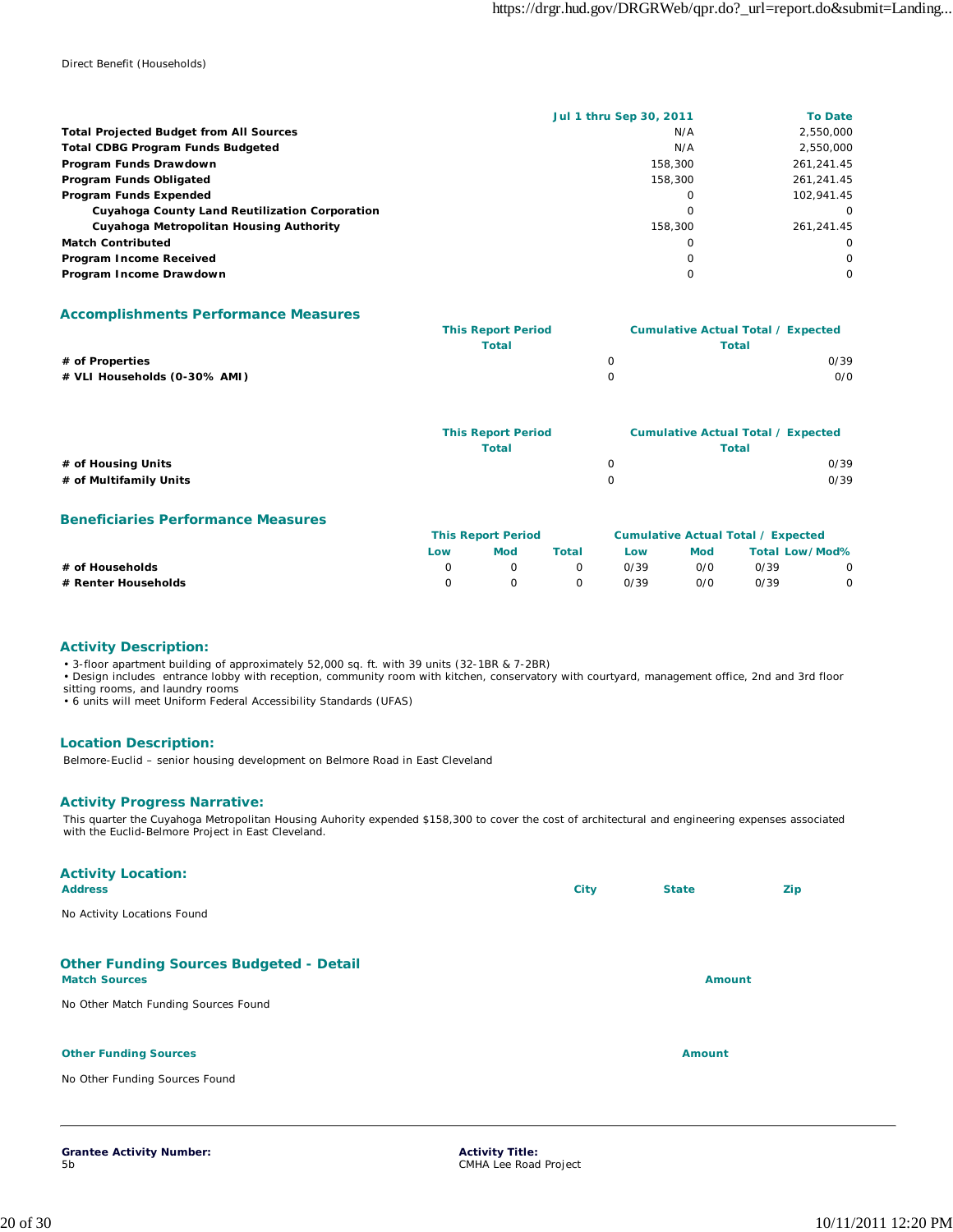**Activity Category:** Rehabilitation/reconstruction of residential structures

**Project Number:** 5

**Projected Start Date:** 04/01/2010

**National Objective:** NSP Only - LH - 25% Set-Aside

**Responsible Organization:** Cuyahoga Metropolitan Housing Authority

**Benefit Type:** Direct Benefit (Households) **Activity Status:** Under Way

**Project Title:** Rental Housing Development

**Projected End Date:** 04/01/2013

**Completed Activity Actual End Date:**

|                                                | Jul 1 thru Sep 30, 2011 | <b>To Date</b> |
|------------------------------------------------|-------------------------|----------------|
| <b>Total Projected Budget from All Sources</b> | N/A                     | 3,810,348      |
| <b>Total CDBG Program Funds Budgeted</b>       | N/A                     | 3,810,348      |
| Program Funds Drawdown                         | 337,458.55              | 337,458.55     |
| Program Funds Obligated                        | 337,458.55              | 337,458.55     |
| Program Funds Expended                         | 337,458.55              | 337,458.55     |
| <b>City of Cleveland</b>                       |                         | O              |
| Cuyahoga Metropolitan Housing Authority        | 337,458.55              | 337,458.55     |
| <b>Match Contributed</b>                       |                         | $\Omega$       |
| Program Income Received                        | 0                       | $\Omega$       |
| Program Income Drawdown                        | 0                       | $\circ$        |

#### **Accomplishments Performance Measures**

|                              | <b>This Report Period</b> | Cumulative Actual Total / Expected |      |
|------------------------------|---------------------------|------------------------------------|------|
| Total                        |                           | Total                              |      |
| # of Properties              |                           |                                    | 0/40 |
| # VLI Households (0-30% AMI) |                           |                                    | O/O  |

|                        | <b>This Report Period</b><br><b>Total</b> | <b>Cumulative Actual Total / Expected</b> |      |
|------------------------|-------------------------------------------|-------------------------------------------|------|
|                        |                                           | Total                                     |      |
| # of Housing Units     |                                           |                                           | 0/40 |
| # of Multifamily Units |                                           |                                           | 0/40 |

#### **Beneficiaries Performance Measures**

|                     | <b>This Report Period</b> |            |       | <b>Cumulative Actual Total / Expected</b> |     |                |          |
|---------------------|---------------------------|------------|-------|-------------------------------------------|-----|----------------|----------|
|                     | Low                       | <b>Mod</b> | Total | Low                                       | Mod | Total Low/Mod% |          |
| # of Households     |                           |            |       | 0/40                                      | 0/0 | 0/40           | $\Omega$ |
| # Renter Households |                           |            |       | 0/40                                      | 0/0 | 0/40           |          |

#### **Activity Description:**

New construction project in the City of Cleveland:

• 3-floor apartment building of approximately 45,000 sq. ft. with 40 units (30-1BR & 10-2BR)

• Design includes entrance lobby with reception, community room with kitchen, management office, community garden area, and laundry rooms • 12 units will meet Uniform Federal Accessibility Standards (UFAS)

# **Location Description:**

Lee Road – senior housing development on Lee Rd. near Miles Ave. in Cleveland

#### **Activity Progress Narrative:**

This quarter the Cuyahoga Metropolitan Housing Authority expended \$337,458.55 in program funds to cover the expenses associated with the architectural renderings and engineering of the Lee Road Project.

#### **Activity Location:**

| <b>Address</b>              | City | <b>State</b> | Zip |
|-----------------------------|------|--------------|-----|
| No Activity Locations Found |      |              |     |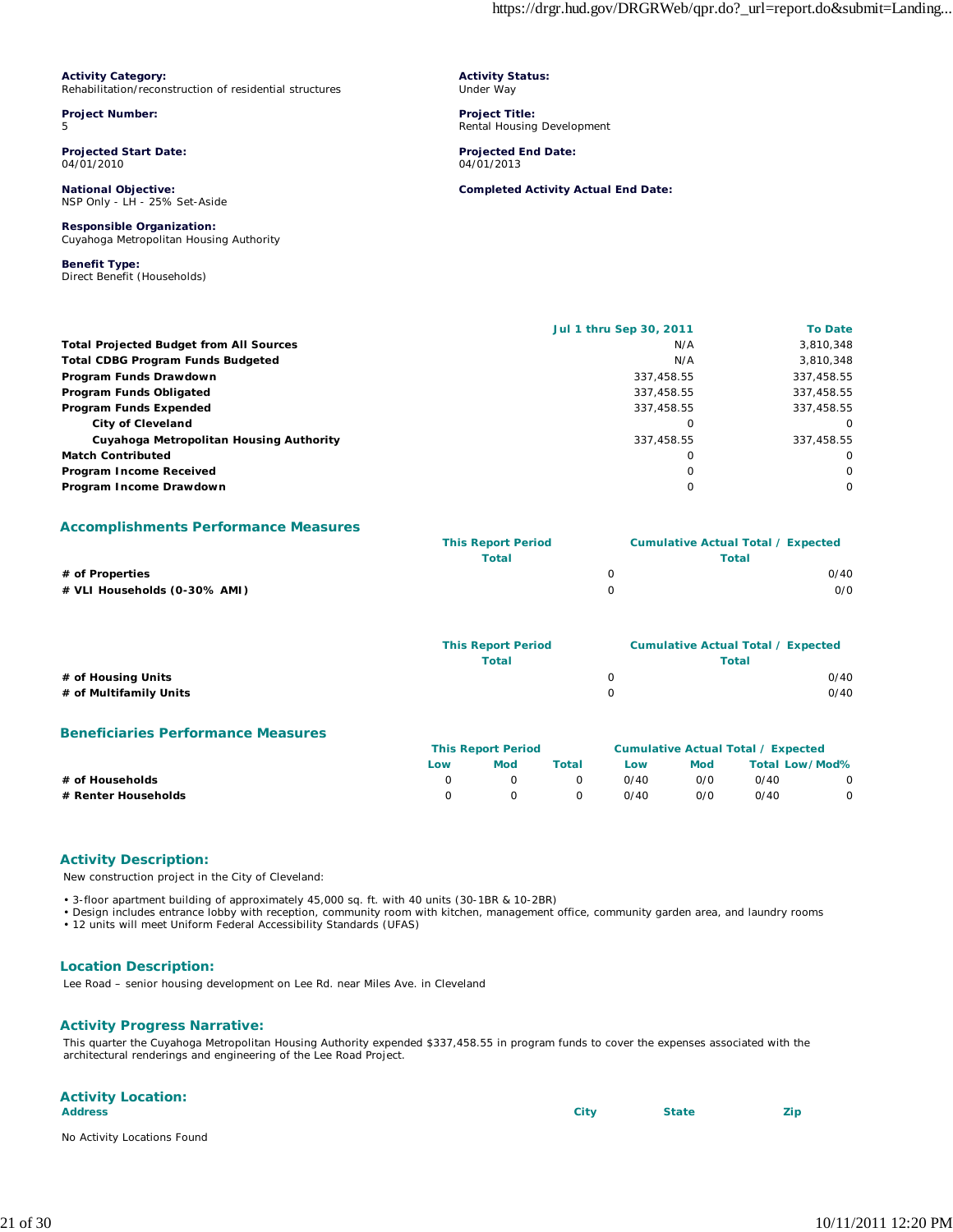# **Other Funding Sources Budgeted - Detail**

Rehabilitation/reconstruction of residential structures

**Match Sources Amount** 

No Other Match Funding Sources Found

#### **Other Funding Sources Amount Amount Amount Amount**

**Grantee Activity Number:**

**Activity Category:**

**Project Number:**

08/01/2011

**Projected Start Date:**

**National Objective:** NSP Only - LH - 25% Set-Aside **Responsible Organization:**

Direct Benefit (Households)

City of Cleveland **Benefit Type:**

5c

5

No Other Funding Sources Found

**Activity Title:** Sylvia Project

**Activity Status:** Planned

**Project Title:** Rental Housing Development

**Projected End Date:** 02/11/2013

**Completed Activity Actual End Date:**

**Jul 1 thru Sep 30, 2011 To Date Total Projected Budget from All Sources** New York 2,350,000 NMA 2,350,000 **Total CDBG Program Funds Budgeted CDBG Program Funds Budgeted CDBG Program ADVA 2,350,000 Program Funds Drawdown** 0 0 **Program Funds Obligated** 0 0 **Program Funds Expended** 0 0  **City of Cleveland** 0 0 **Match Contributed** 0 0 **Program Income Received** 0 0 **Program Income Drawdown** 0 0

#### **Accomplishments Performance Measures**

|                              | <b>This Report Period</b> | <b>Cumulative Actual Total / Expected</b> |
|------------------------------|---------------------------|-------------------------------------------|
|                              | Total                     | Total                                     |
| #Efficient AC added/replaced |                           | 0/16                                      |
| #Low flow toilets            |                           | 0/16                                      |
| #Low flow showerheads        |                           | 0/16                                      |
| # VLI Households (0-30% AMI) |                           | O/O                                       |

|                        | <b>This Report Period</b> | Cumulative Actual Total / Expected |              |  |
|------------------------|---------------------------|------------------------------------|--------------|--|
|                        | <b>Total</b>              |                                    | <b>Total</b> |  |
| # of Housing Units     |                           |                                    | 0/16         |  |
| # of Multifamily Units |                           |                                    | 0/16         |  |
|                        |                           |                                    |              |  |

# **Beneficiaries Performance Measures**

|                     | <b>This Report Period</b> |     |       | <b>Cumulative Actual Total / Expected</b> |            |                       |         |
|---------------------|---------------------------|-----|-------|-------------------------------------------|------------|-----------------------|---------|
|                     | Low                       | Mod | Total | Low                                       | <b>Mod</b> | <b>Total Low/Mod%</b> |         |
| # of Households     |                           |     |       | 0/15                                      | 0/0        | 0/16                  | $\circ$ |
| # Renter Households |                           |     |       | 0/15                                      | 0/0        | 0/16                  |         |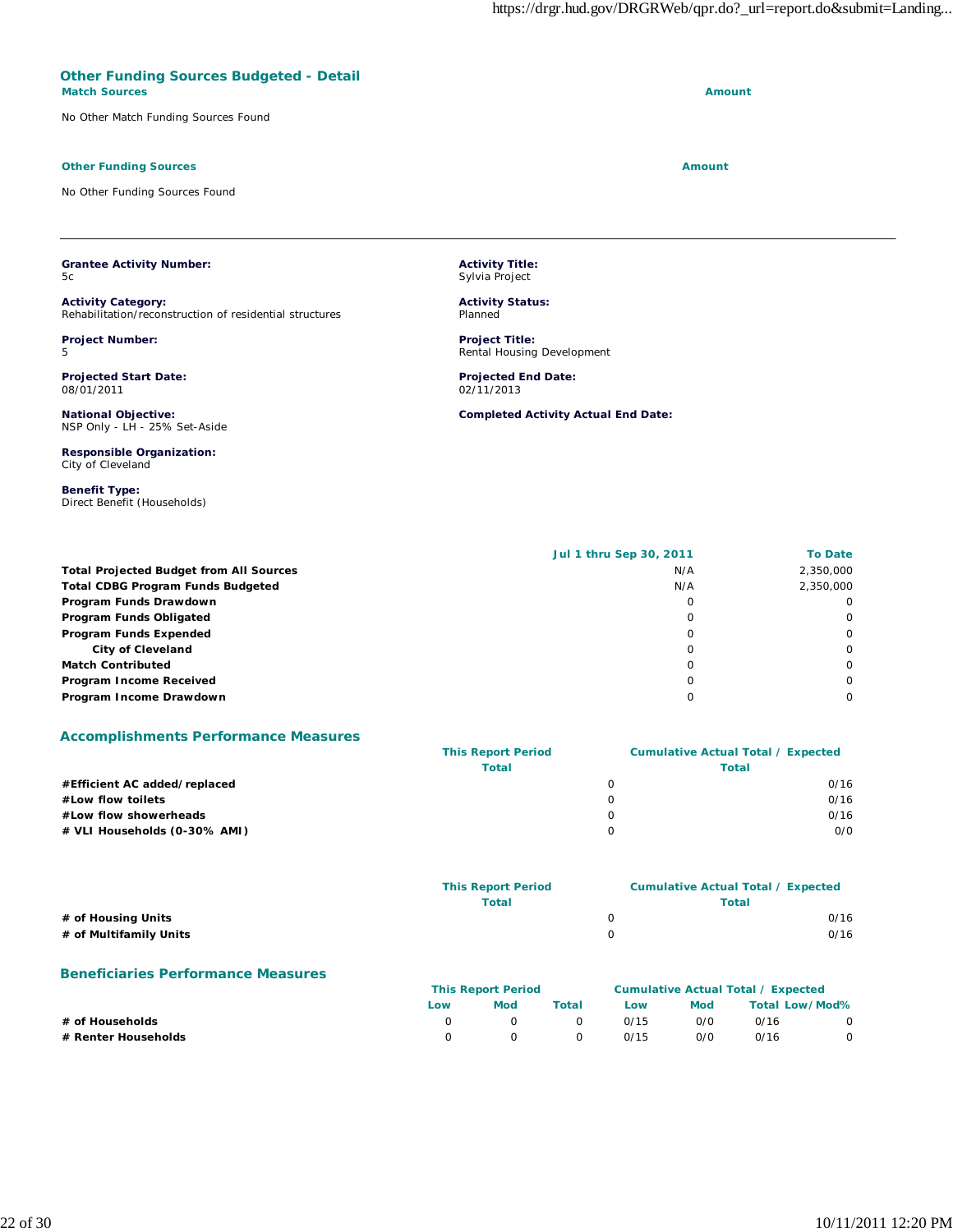# **Activity Description:**

The Sylvia Project is the rehabilitation a historic brick multifamily building. The building will be converted from 22 units to 16 units of mixed income housing.

Renovations will include:

-Consolidation of 6 effeciencies with 6 one-bedroom units to create 6 two-bedroom units

-Eliminate the current boiler system

-Install new roof and rear wooden stairwells

-Address parking needs

-Minor exterior masonry repairs

Individual units:

-Convert units to individual furnance and air conditioning systems

-Upgrade plumbing and electrical systems

-Install new windows, kitchens and baths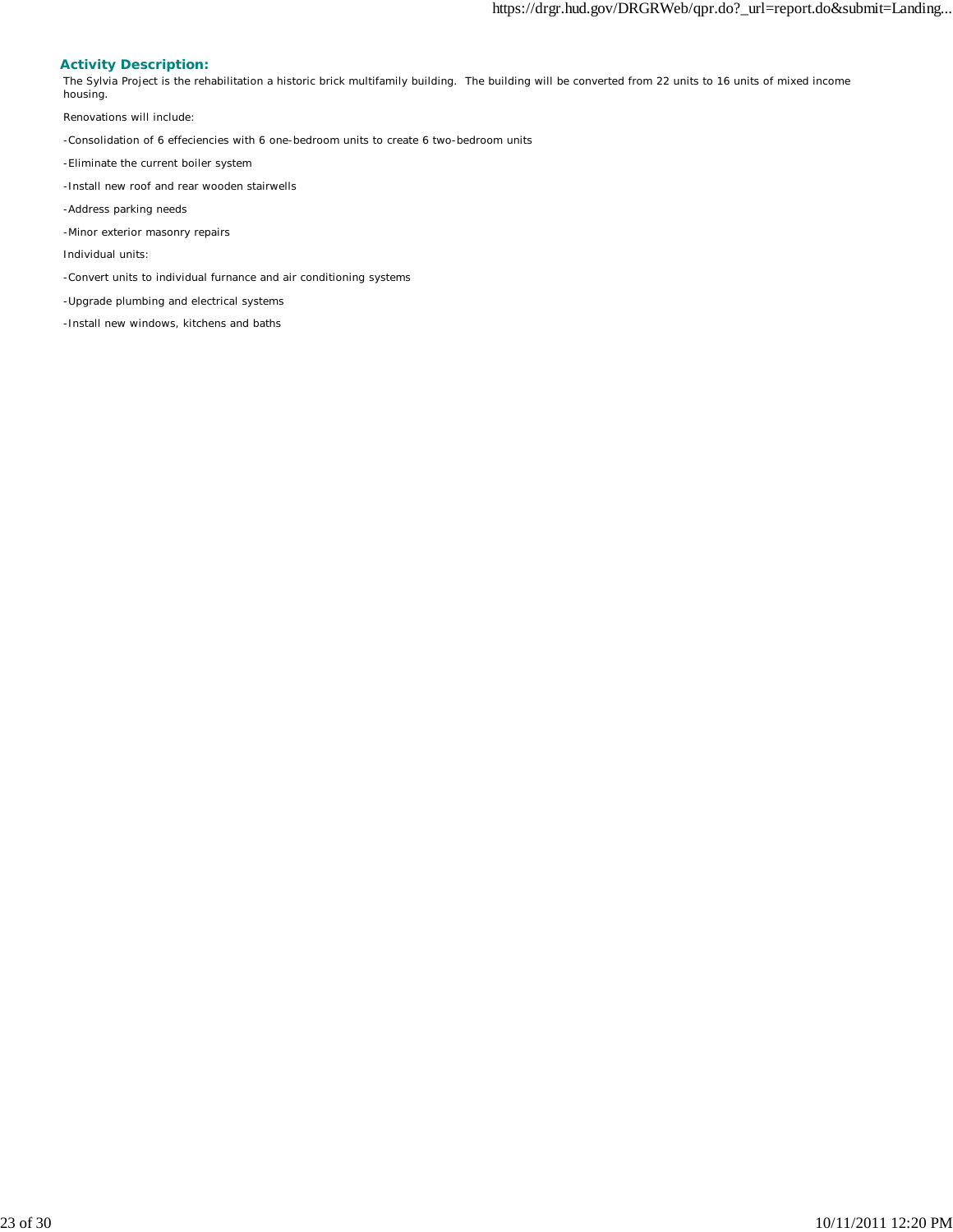# **Location Description:**

The Sylvia is located at 6010 Franklin Blvd in the Detroit Shoreway Neighborhood in the City of Cleveland.

### **Activity Progress Narrative:**

There is no activity to report for this quarter.

| <b>Activity Location:</b><br><b>Address</b>                                          | City                                                | <b>State</b>   | Zip            |
|--------------------------------------------------------------------------------------|-----------------------------------------------------|----------------|----------------|
| No Activity Locations Found                                                          |                                                     |                |                |
| <b>Other Funding Sources Budgeted - Detail</b><br><b>Match Sources</b>               |                                                     | <b>Amount</b>  |                |
| No Other Match Funding Sources Found                                                 |                                                     |                |                |
| <b>Other Funding Sources</b>                                                         |                                                     | <b>Amount</b>  |                |
| No Other Funding Sources Found                                                       |                                                     |                |                |
| <b>Grantee Activity Number:</b><br>5d                                                | <b>Activity Title:</b><br>CHN Lease Purchase        |                |                |
| <b>Activity Category:</b><br>Rehabilitation/reconstruction of residential structures | <b>Activity Status:</b><br>Planned                  |                |                |
| <b>Project Number:</b><br>5                                                          | <b>Project Title:</b><br>Rental Housing Development |                |                |
| <b>Projected Start Date:</b><br>08/01/2011                                           | <b>Projected End Date:</b><br>02/11/2013            |                |                |
| <b>National Objective:</b><br>NSP Only - LH - 25% Set-Aside                          | <b>Completed Activity Actual End Date:</b>          |                |                |
| <b>Responsible Organization:</b><br>City of Cleveland                                |                                                     |                |                |
| <b>Benefit Type:</b><br>Direct Benefit (Households)                                  |                                                     |                |                |
|                                                                                      | Jul 1 thru Sep 30, 2011                             |                | <b>To Date</b> |
| <b>Total Projected Budget from All Sources</b>                                       |                                                     | N/A            | 1,500,000      |
| <b>Total CDBG Program Funds Budgeted</b>                                             |                                                     | N/A            | 1,500,000      |
| Program Funds Drawdown<br>Program Funds Obligated                                    |                                                     | 0<br>1,500,000 | 0<br>1,500,000 |
| Program Funds Expended                                                               |                                                     | 0              | $\Omega$       |
| <b>City of Cleveland</b>                                                             |                                                     | 0              | 0              |
| <b>Match Contributed</b>                                                             |                                                     | $\mathbf 0$    | $\mathsf O$    |
| <b>Program Income Received</b>                                                       |                                                     | $\Omega$       | $\Omega$       |

#### **Accomplishments Performance Measures**

|                              | <b>This Report Period</b> | <b>Cumulative Actual Total / Expected</b> |       |  |
|------------------------------|---------------------------|-------------------------------------------|-------|--|
|                              | Total                     |                                           | Total |  |
| # of Properties              |                           |                                           | 0/12  |  |
| # VLI Households (0-30% AMI) |                           |                                           | 0/0   |  |
|                              |                           |                                           |       |  |

**Program Income Drawdown** 0 0

|                         | <b>This Report Period</b> | <b>Cumulative Actual Total / Expected</b> |
|-------------------------|---------------------------|-------------------------------------------|
|                         | Total                     | <b>Total</b>                              |
| # of Housing Units      |                           | 0/12                                      |
| # of Singlefamily Units |                           | 0/12                                      |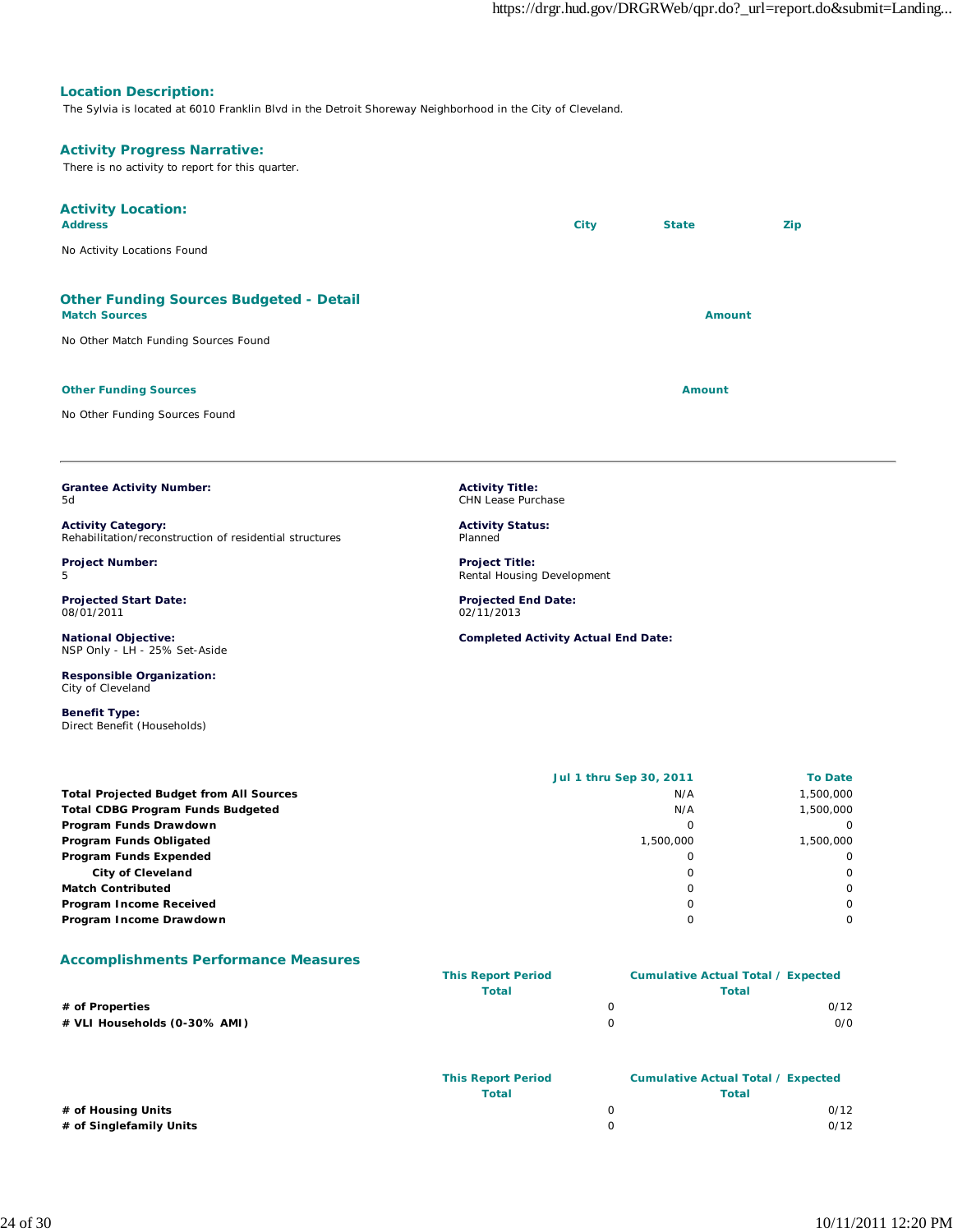| <b>Beneficiaries Performance Measures</b> |  |  |
|-------------------------------------------|--|--|
|-------------------------------------------|--|--|

|                     | <b>This Report Period</b> |     |       | Cumulative Actual Total / Expected |     |                |  |
|---------------------|---------------------------|-----|-------|------------------------------------|-----|----------------|--|
|                     | LOW                       | Mod | Total | Low                                | Mod | Total Low/Mod% |  |
| # of Households     |                           |     |       | 0/12                               | 0/0 | 0/12           |  |
| # Renter Households |                           |     |       | 0/12                               | 0/0 | 0/12           |  |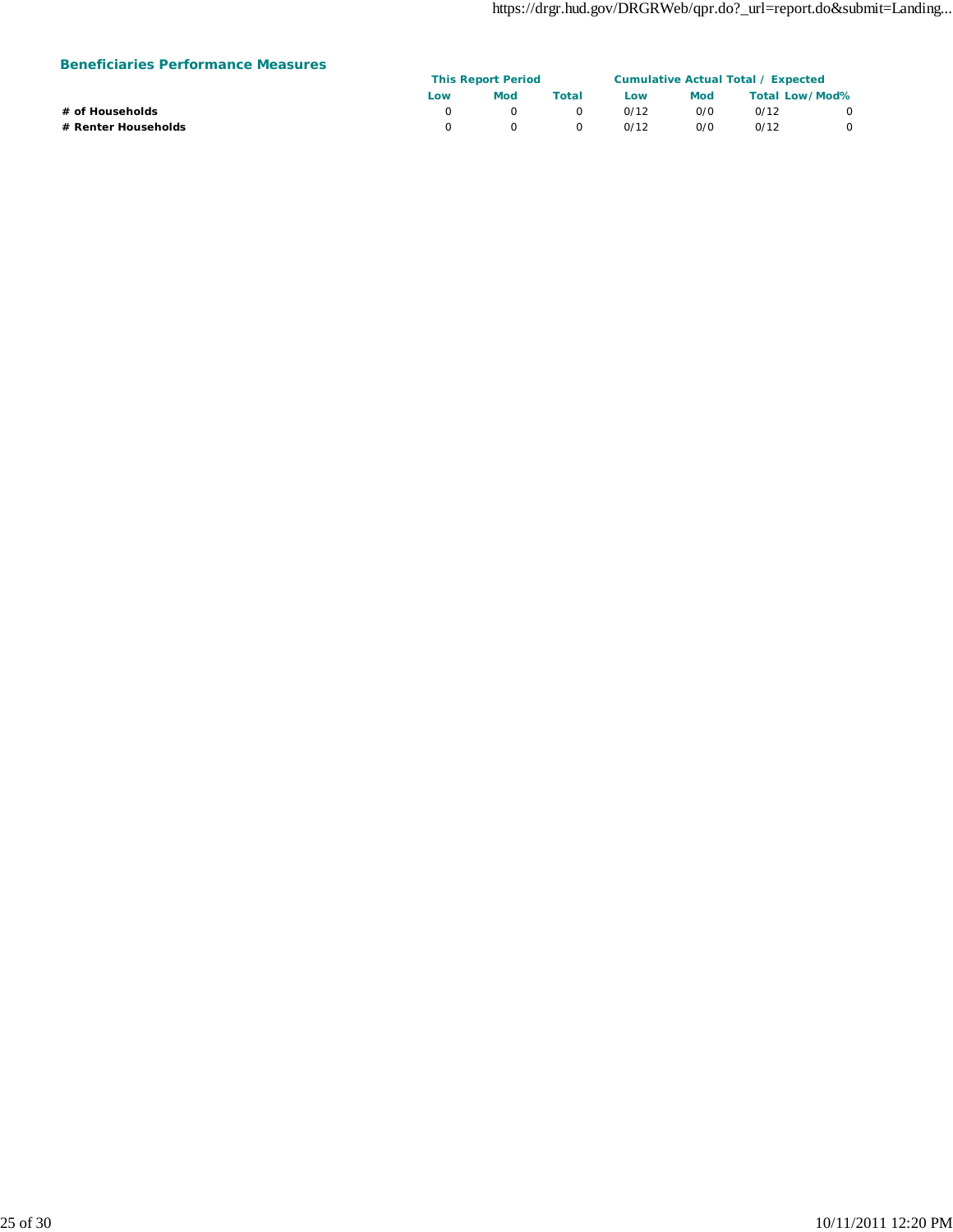## **Activity Description:**

Scattered site Lease Purchase program will be combined with 4% tax credit bond financing to rehabilitate 12 single-family houses in the NSP 2 target areas in the City of Cleveland.

#### **Location Description:**

Scattered sites within the 15 NSP 2 eligible target areas in the City of Cleveland.

#### **Activity Progress Narrative:**

Funds have been obligated for \$1,500,000 for this project. There is no activity to report this quarter.

| <b>Activity Location:</b><br><b>Address</b>                            | City | <b>State</b>  | Zip |
|------------------------------------------------------------------------|------|---------------|-----|
| No Activity Locations Found                                            |      |               |     |
| <b>Other Funding Sources Budgeted - Detail</b><br><b>Match Sources</b> |      | <b>Amount</b> |     |
| No Other Match Funding Sources Found                                   |      |               |     |
| <b>Other Funding Sources</b>                                           |      | <b>Amount</b> |     |
| No Other Funding Sources Found                                         |      |               |     |

|    | <b>Grantee Activity Number:</b> |
|----|---------------------------------|
| 6а |                                 |

**Activity Category:** Administration

**Project Number:** 6

**Projected Start Date:** 04/01/2010

**National Objective:** N/A

**Responsible Organization:** City of Cleveland

**Benefit Type:** N/A

**Activity Title:** City Administration

**Activity Status:** Under Way

**Project Title:** Administration

**Projected End Date:** 04/01/2013

**Completed Activity Actual End Date:**

|                                                | Jul 1 thru Sep 30, 2011 | <b>To Date</b> |
|------------------------------------------------|-------------------------|----------------|
| <b>Total Projected Budget from All Sources</b> | N/A                     | 1,600,000      |
| <b>Total CDBG Program Funds Budgeted</b>       | N/A                     | 1,600,000      |
| Program Funds Drawdown                         | 145.295.52              | 145,295.52     |
| Program Funds Obligated                        | 187.290.52              | 187.290.52     |
| Program Funds Expended                         | 187.290.52              | 187,290.52     |
| <b>City of Cleveland</b>                       | 187.290.52              | 187.290.52     |
| <b>Match Contributed</b>                       | 0                       | $\Omega$       |
| Program Income Received                        | 0                       | $\Omega$       |
| Program Income Drawdown                        | O                       | $\Omega$       |

#### **Activity Description:**

Admnistration of NSP II Program.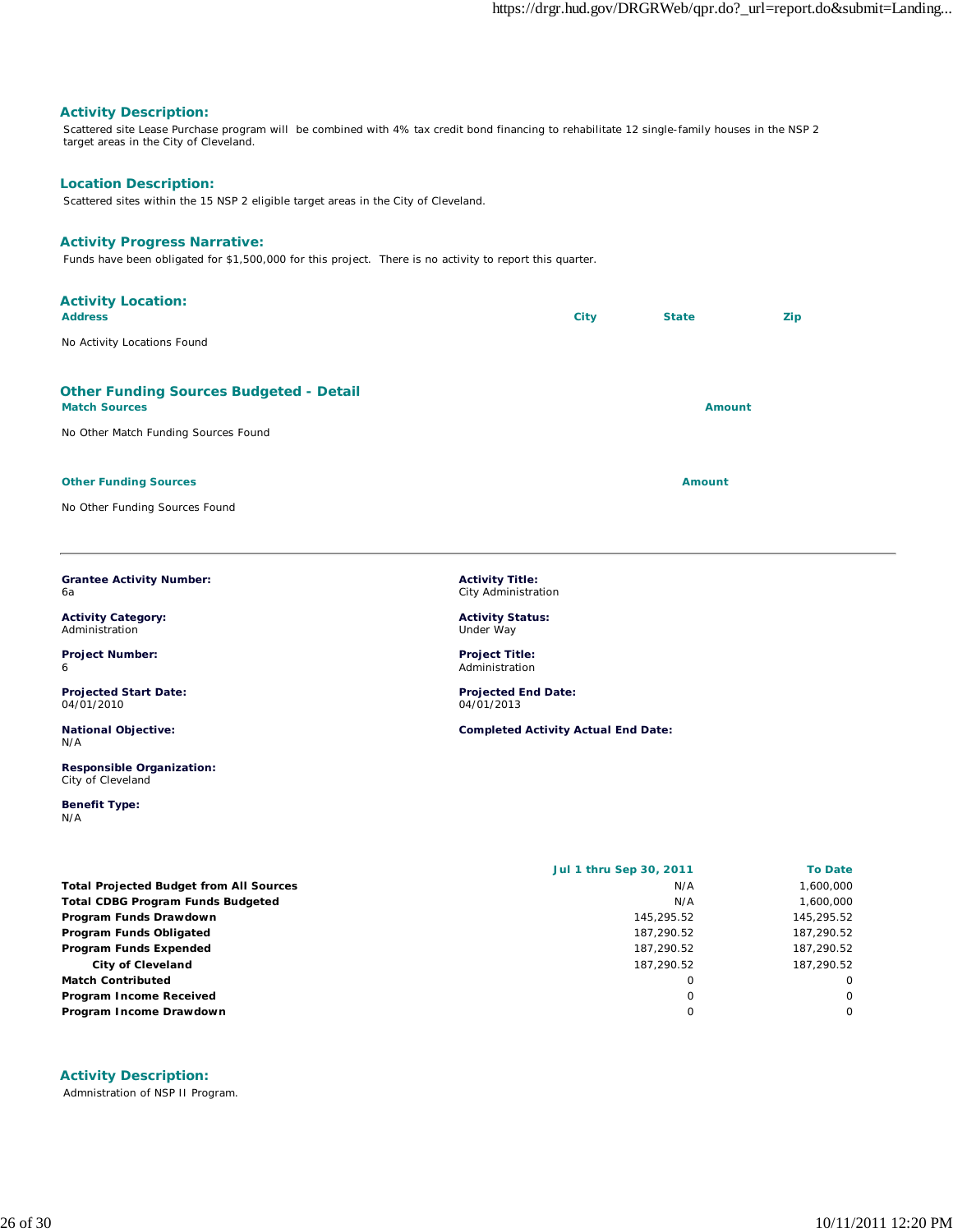# **Location Description:**

City of Cleveland, Department of Community Development

601 Lakeside Ave, Cleveland, OH

# **Activity Progress Narrative:**

This quarter the City of Cleveland expended \$187,290.52 of program funds for general adminstration. Funds were used to cover the cost of staff salaries, fringe and benefits.

| <b>Activity Location:</b><br><b>Address</b>                                   | City                                            | <b>State</b>            | Zip            |
|-------------------------------------------------------------------------------|-------------------------------------------------|-------------------------|----------------|
| No Activity Locations Found                                                   |                                                 |                         |                |
| <b>Other Funding Sources Budgeted - Detail</b><br><b>Match Sources</b>        |                                                 | <b>Amount</b>           |                |
| No Other Match Funding Sources Found                                          |                                                 |                         |                |
| <b>Other Funding Sources</b>                                                  |                                                 | <b>Amount</b>           |                |
| No Other Funding Sources Found                                                |                                                 |                         |                |
| <b>Grantee Activity Number:</b><br>6b                                         | <b>Activity Title:</b><br>County Administration |                         |                |
| <b>Activity Category:</b><br>Administration                                   | <b>Activity Status:</b><br>Under Way            |                         |                |
| <b>Project Number:</b><br>6                                                   | <b>Project Title:</b><br>Administration         |                         |                |
| <b>Projected Start Date:</b><br>04/01/2010                                    | <b>Projected End Date:</b><br>04/01/2013        |                         |                |
| <b>National Objective:</b><br>N/A                                             | <b>Completed Activity Actual End Date:</b>      |                         |                |
| <b>Responsible Organization:</b><br>Cuyahoga County Department of Development |                                                 |                         |                |
| <b>Benefit Type:</b><br>N/A                                                   |                                                 |                         |                |
|                                                                               |                                                 | Jul 1 thru Sep 30, 2011 | <b>To Date</b> |
| <b>Total Projected Budget from All Sources</b>                                |                                                 | N/A                     | 500,000        |
| <b>Total CDBG Program Funds Budgeted</b>                                      |                                                 | N/A                     | 500,000        |
| Program Funds Drawdown                                                        |                                                 | 66,306.89               | 105,968.56     |
| Program Funds Obligated                                                       |                                                 | 66,306.89               | 105,968.56     |
| Program Funds Expended                                                        |                                                 | 66,306.89               | 105,968.56     |

**Cuyahoga County Department of Development** 66,306.89 105,968.56 **Match Contributed** 0 0 **Program Income Received** 0 0 **Program Income Drawdown** 0 0

# **Activity Description:**

Administration of NSP 2 Program.

# **Location Description:**

Cuyahoga County Department of Development

112 Hamilton Ave, Cleveland, OH

# **Activity Progress Narrative:**

This quarter the Cuyahoga County Dept. of Development expended \$66,306.89 to pay for costs associated with the general program administration of the NSP 2 program.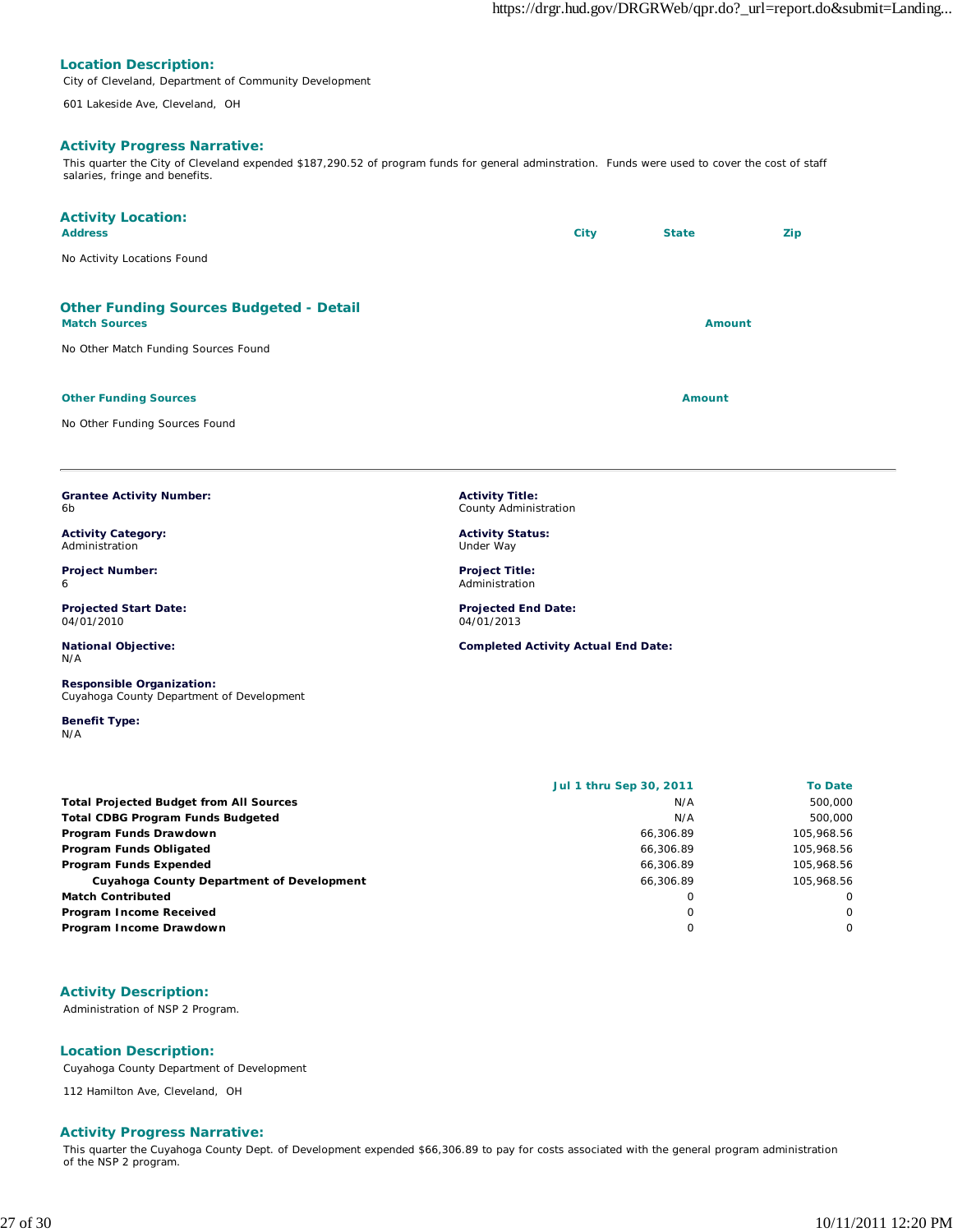| <b>Activity Location:</b><br><b>Address</b>                            | City          | <b>State</b> | Zip |  |
|------------------------------------------------------------------------|---------------|--------------|-----|--|
| No Activity Locations Found                                            |               |              |     |  |
| <b>Other Funding Sources Budgeted - Detail</b><br><b>Match Sources</b> | <b>Amount</b> |              |     |  |
| No Other Match Funding Sources Found                                   |               |              |     |  |
| <b>Other Funding Sources</b>                                           | Amount        |              |     |  |
| No Other Funding Sources Found                                         |               |              |     |  |

**Activity Title:** CCLRC Administration **Activity Status:** Under Way **Project Title:** Administration

**Projected End Date:** 04/01/2013

**Completed Activity Actual End Date:**

|    | <b>Grantee Activity Number:</b> |
|----|---------------------------------|
| 6c |                                 |

**Activity Category:** Administration

**Project Number:** 6

**Projected Start Date:** 04/01/2010

**National Objective:** N/A

**Responsible Organization:** Cuyahoga County Land Reutilization Corporation

**Benefit Type:** N/A

|                                                | Jul 1 thru Sep 30, 2011 | <b>To Date</b> |
|------------------------------------------------|-------------------------|----------------|
| <b>Total Projected Budget from All Sources</b> | N/A                     | 1,134,143      |
| <b>Total CDBG Program Funds Budgeted</b>       | N/A                     | 1,134,143      |
| Program Funds Drawdown                         | 213.708.75              | 392,050.83     |
| Program Funds Obligated                        | 180.256.82              | 392,050.83     |
| Program Funds Expended                         | 213.708.75              | 364.373.29     |
| Cuyahoga County Land Reutilization Corporation | 213.708.75              | 364.373.29     |
| <b>Match Contributed</b>                       | $\Omega$                | $\Omega$       |
| Program Income Received                        | O                       | $\Omega$       |
| Program Income Drawdown                        | 0                       | $\Omega$       |

#### **Activity Description:**

Administration of NSP 2 Program.

#### **Location Description:**

Cuyahoga County Land Reutilization Corporation, 323 Lakeside Ave., W., Cleveland, OH 44113

#### **Activity Progress Narrative:**

This quarter the Cuyahoga Land Bank expended \$213,708.75 to cover the expenses associated with the general administration of the NSP 2 program. \$61,827.19 was paid to Neighborhood Progress Inc. as part of a grant to assist with the strategic planning, mapping, and coordination of the NSP 2 grant. Funds were used to pay for the salaries, fringe and benefits of staff working on the general oversight of the program.

| <b>Activity Location:</b>   |      |              |     |
|-----------------------------|------|--------------|-----|
| <b>Address</b>              | City | <b>State</b> | Zip |
| No Activity Locations Found |      |              |     |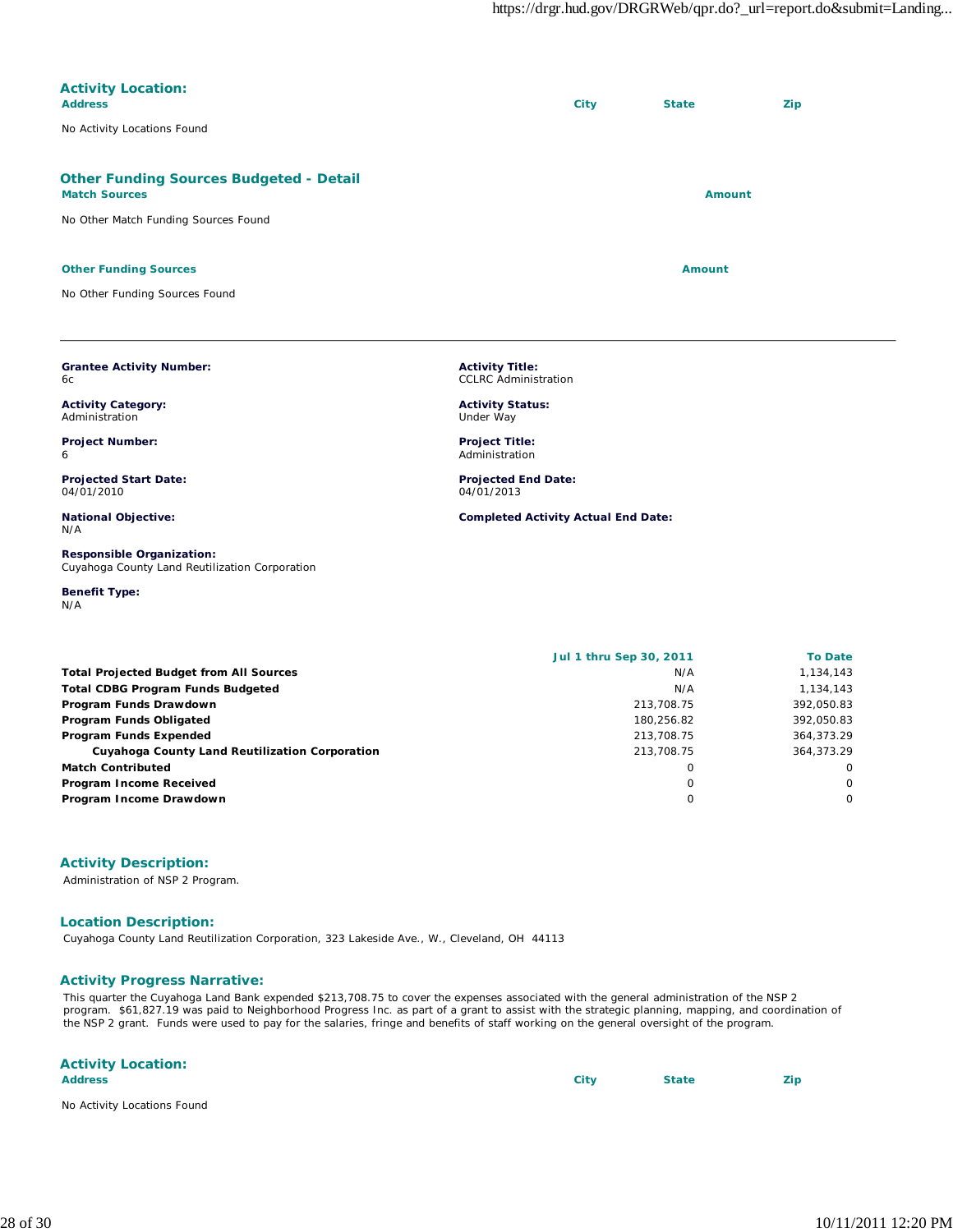#### **Other Funding Sources Budgeted - Detail Match Sources Amount**

No Other Match Funding Sources Found